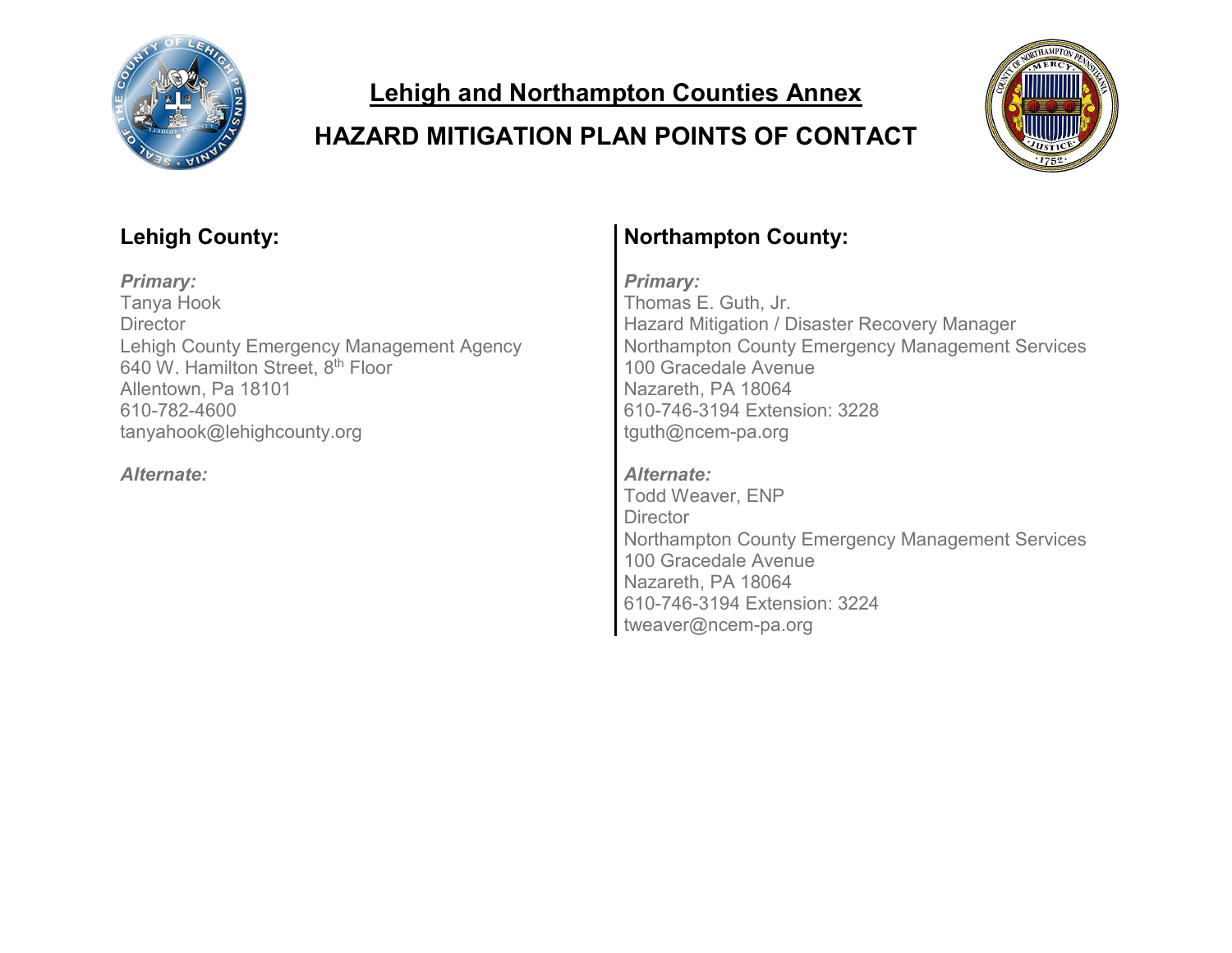#### **Capability Assessment – Lehigh County**

| Capability          |                                | Limited | <b>Degree of Capability</b><br><b>Moderate</b> | High | Change since the 2013<br><b>Hazard Mitigation Plan?</b><br>If so, how? | <b>Additional Comments</b> |
|---------------------|--------------------------------|---------|------------------------------------------------|------|------------------------------------------------------------------------|----------------------------|
| Ĕ                   | <b>Planning and Regulatory</b> |         | Χ                                              |      |                                                                        |                            |
| Self-               | Administrative and Technical   |         | Χ                                              |      |                                                                        |                            |
| 5. Selt<br><b>S</b> | Financial                      | X       |                                                |      |                                                                        |                            |
| ⋖                   | <b>Education and Outreach</b>  |         | Χ                                              |      |                                                                        |                            |

#### **Capability Assessment – Northampton County**

| bility           |                                |         | <b>Degree of Capability</b> |      | Change since the 2013<br><b>Hazard Mitigation Plan?</b> | <b>Additional Comments</b> |  |
|------------------|--------------------------------|---------|-----------------------------|------|---------------------------------------------------------|----------------------------|--|
| Capat            |                                | Limited | <b>Moderate</b>             | High | If so, how?                                             |                            |  |
|                  | <b>Planning and Regulatory</b> |         | $\checkmark$                |      |                                                         |                            |  |
| Self-<br>essment | Administrative and Technical   |         |                             |      |                                                         |                            |  |
| <u>ທີ່ 8</u>     | Financial                      | Χ       |                             |      |                                                         |                            |  |
|                  | <b>Education and Outreach</b>  |         |                             |      |                                                         |                            |  |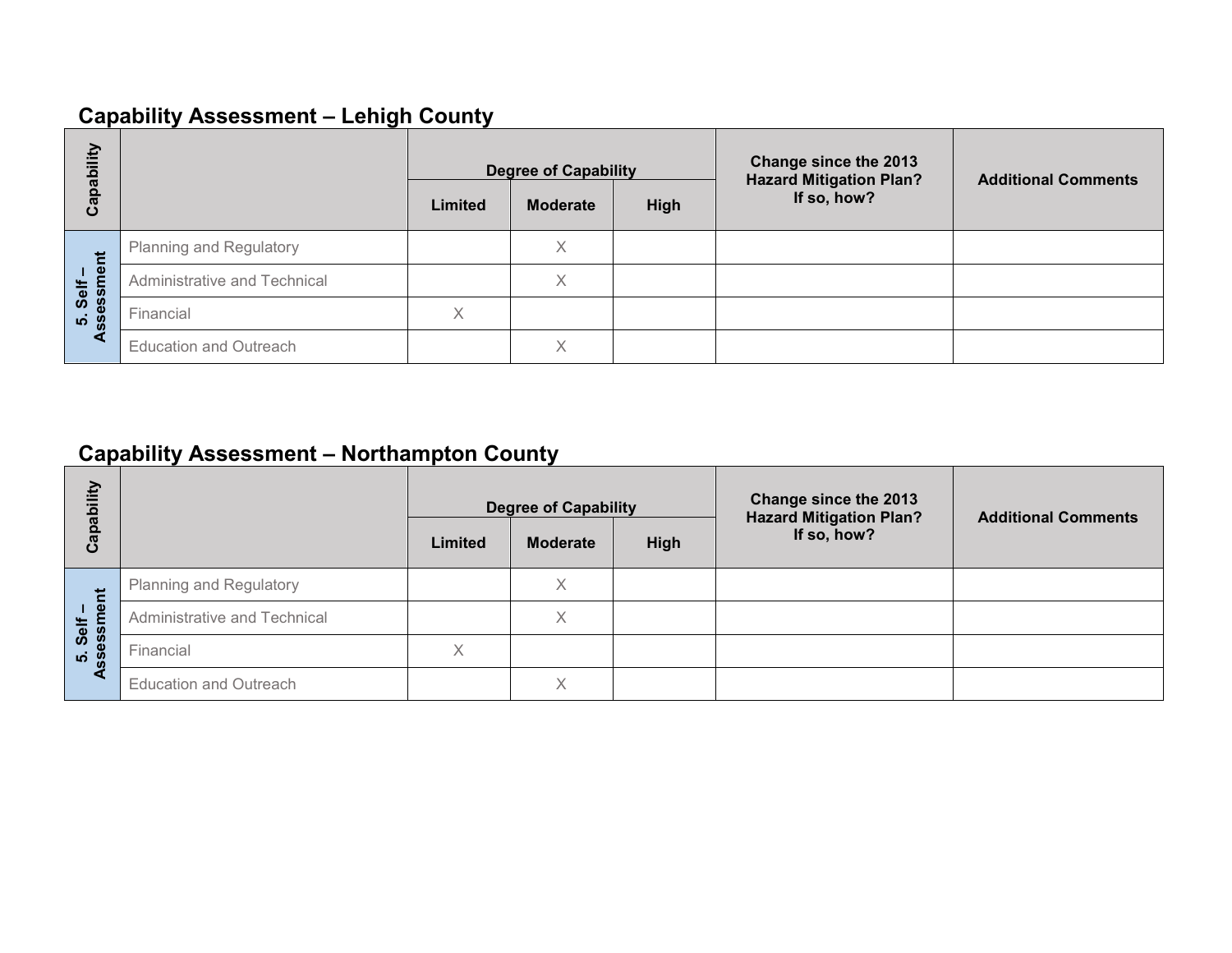| <b>Hazard Risk</b> | ້<br><b>Natural Hazards</b>            | <b>Probability</b> | Impact         | <b>Extend</b>  | Warning        | <b>Duration</b> | <b>Risk</b><br><b>Factor</b> |
|--------------------|----------------------------------------|--------------------|----------------|----------------|----------------|-----------------|------------------------------|
|                    | <b>Extreme Temperature</b>             | 3                  | 3              | 3              |                | 3               | 2.8                          |
|                    | <b>Flood</b>                           | 4                  | 2              | 2              | 3              | 3               | 2.8                          |
| <b>HIGH</b>        | <b>Winter Storm</b>                    | 3                  | 2              | 4              | 2              | 2               | 2.7                          |
|                    | <b>Windstorm / Tornado</b>             | $\overline{2}$     | 3              | 3              | <sup>31</sup>  | $\overline{2}$  | 2.6                          |
|                    | <b>Invasive Species</b>                | 4                  | 1              | 3              | 1              | 4               | 2.6                          |
|                    | <b>Drought</b>                         | 2                  | 2              | 4              | 1              | $\overline{4}$  | 2.5                          |
|                    | <b>Pandemic and Infectious Disease</b> | 3                  | $\overline{2}$ | $\overline{2}$ |                | 4               | 2.4                          |
|                    | <b>Radon</b>                           | 4                  | 4              | $\overline{2}$ |                | 4               | 2.4                          |
| <b>MODERATE</b>    | <b>Subsidence / Sinkhole</b>           | 3 <sup>1</sup>     | $\overline{2}$ |                | 4              | 4               | 2.2                          |
|                    | <b>Wildfire</b>                        | $\overline{2}$     | $\overline{2}$ | $\overline{2}$ | 3              | $\overline{2}$  | 2.1                          |
|                    | <b>Lightning</b>                       | 4                  |                |                | 3              |                 | 2.1                          |
|                    | <b>Earthquake</b>                      |                    |                | 4              | 4              |                 | 1.9                          |
| <b>LOW</b>         | <b>Hailstorm</b>                       | $\overline{2}$     | 4              | $\overline{2}$ | $\overline{3}$ | и               | 1.7                          |
|                    | <b>Landslide</b>                       |                    |                |                | 4              |                 | 1.3                          |

#### **Risk Ranking – Lehigh and Northampton Counties**

| <b>Hazard Risk</b> | <b>Non-Natural Hazards</b>              | <b>Probability</b> | <b>Impact</b>  | <b>Extend</b>            | Warning        | <b>Duration</b> | <b>Risk</b><br><b>Factor</b> |
|--------------------|-----------------------------------------|--------------------|----------------|--------------------------|----------------|-----------------|------------------------------|
|                    | <b>Environmental Hazards/Explosion</b>  | 4                  | 2              | $\mathbf{2}$             | 4              | 2               | 2.8                          |
| <b>HIGH</b>        | <b>Utility Interruption</b>             | 3                  | и              | 3                        | $\overline{4}$ | 3               | 2.5                          |
|                    | <b>Drug Overdose Crisis</b>             | 4                  | $\overline{2}$ |                          |                | 4               | 2.5                          |
|                    | <b>Fire (Urban / Structural)</b>        | 3                  | $\overline{2}$ |                          | 4              | $\overline{2}$  | 2.3                          |
|                    | <b>Transportation Crash</b>             | 4                  |                |                          | 4              |                 | 2.2                          |
|                    | <b>Structural Collapse</b>              | $\overline{2}$     | 3              |                          | 4              |                 | 2.2                          |
| <b>MODERATE</b>    | <b>Civil Disturbance/Mass Gathering</b> | 4                  |                |                          | $\overline{2}$ | 2               | 2.1                          |
|                    | <b>Dam Failure</b>                      |                    | 3              | 2                        | 4              |                 | 2.1                          |
|                    | <b>Levee Failure</b>                    |                    | 3              | $\overline{\mathcal{P}}$ | 4              |                 | 2.1                          |
|                    | <b>Terrorism</b>                        |                    | 3              |                          | 4              | 2               | 2.0                          |
| <b>LOW</b>         | <b>Nuclear Incident</b>                 |                    |                | ာ                        | 4              |                 | 1.5                          |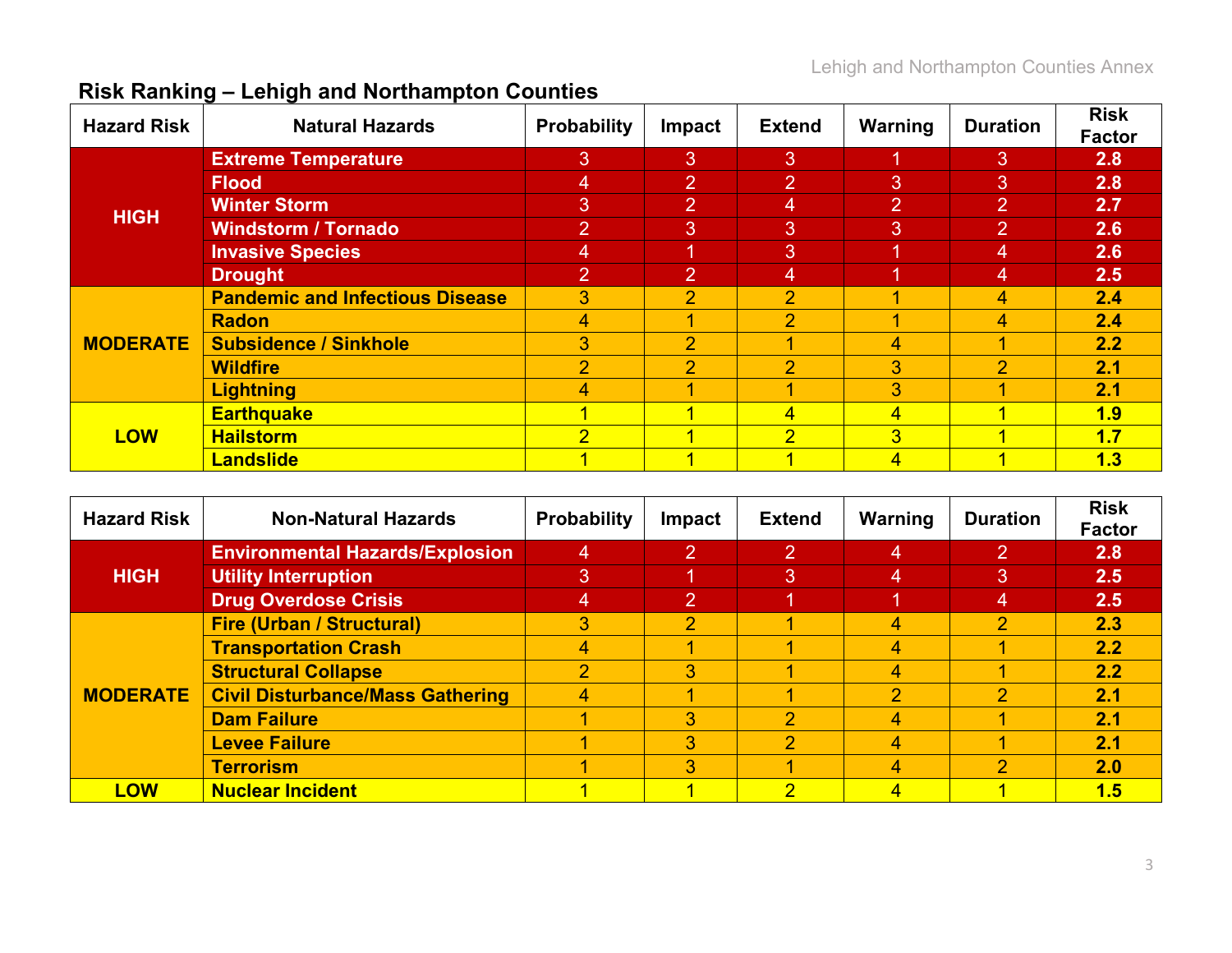# **2013 Municipal Action Plan Status**

|                |                                                                                                                                                                                                                                                                                                                                                                                                                                                                                                                                                                                                                                                                                                                                                                                                                     |                          |                          | <b>Status</b>             |           |              |                                                  |  |
|----------------|---------------------------------------------------------------------------------------------------------------------------------------------------------------------------------------------------------------------------------------------------------------------------------------------------------------------------------------------------------------------------------------------------------------------------------------------------------------------------------------------------------------------------------------------------------------------------------------------------------------------------------------------------------------------------------------------------------------------------------------------------------------------------------------------------------------------|--------------------------|--------------------------|---------------------------|-----------|--------------|--------------------------------------------------|--|
|                | <b>Existing Mitigation Action</b><br>(from 2013 Hazard Mitigation Plan)                                                                                                                                                                                                                                                                                                                                                                                                                                                                                                                                                                                                                                                                                                                                             | No Progress /<br>Unknown | Progress<br>$\mathbf{a}$ | Continuous                | Completed | Discontinued | <b>Additional Comments</b>                       |  |
| $\mathbf{1}$   | Maintain a centralized library of all data, information and documents complied,<br>developed and used for the 2013 LV HMP update process, including HAZUS-MH<br>datasets and projects (HPR files). This data shall be used to support plan<br>implementation and future updates, and may be used to support other emergency<br>management and planning functions. Note: this is part of the ongoing 2006 initiative<br>$#14$ – see also $#3$ below.                                                                                                                                                                                                                                                                                                                                                                 | <b>LC</b>                |                          | <b>NC</b>                 |           |              | Continuous, carried over to<br>2018 Action Plan. |  |
| $\overline{2}$ | As resources and training opportunities permit, County EMAs to install HAZUS-HM<br>and train staff in its use.                                                                                                                                                                                                                                                                                                                                                                                                                                                                                                                                                                                                                                                                                                      | <b>LC</b>                |                          | <b>NC</b>                 |           |              | Continuous, carried over to<br>2018 Action Plan. |  |
| 3              | Lehigh County to continue to work on enhancing their critical facility inventory,<br>specifically with respect to attribution (e.g. names of facilities, type of construction,<br>etc.). Note: This is part of the ongoing 2006 initiative #14 – see also #1 above                                                                                                                                                                                                                                                                                                                                                                                                                                                                                                                                                  | LC                       |                          |                           |           |              | Continuous, carried over to<br>2018 Action Plan. |  |
| 4              | Support Lehigh Valley communities with ongoing compliance and enhanced<br>participation in the National Flood Insurance Program (NFIP), specifically through the<br>county-level initiatives identified below.                                                                                                                                                                                                                                                                                                                                                                                                                                                                                                                                                                                                      |                          |                          | LC,<br>NC,<br><b>LVPC</b> |           |              | Continuous, carried over to<br>2018 Action Plan. |  |
| 5              | Continue to promote and assist municipalities with adopting additional and higher<br>regulatory standards by providing model ordinances (e.g. model floodplain<br>management and flood damage ordinances, including increased freeboard and<br>cumulative substantial damages / improvements; carbonate bedrock standards;<br>steep slopes; vegetation management; riparian and wetland buffers), and assisting<br>with local adoption of these ordinances. The LVPC model floodplain regulations are<br>designed to be more effective at preventing flood damage and to better deal with the<br>redevelopment of existing properties that have been subject to repeated flooding,<br>and exceed the National Flood Insurance Program minimum requirements. Note:<br>This is part of the ongoing 2006 initiative #7 |                          |                          | LC,<br>NC,<br><b>LVPC</b> |           |              | Continuous, carried over to<br>2018 Action Plan. |  |
| $6\phantom{a}$ | Continue to support Lehigh Valley municipalities with the adoption of carbonate<br>bedrock standards to minimize sinkhole occurrences to reduce hazard impacts on<br>new development. Note: This is part of ongoing 2006 Initiative #7.                                                                                                                                                                                                                                                                                                                                                                                                                                                                                                                                                                             | <b>LC</b>                |                          | NC,<br><b>LVPC</b>        |           |              | Action to be removed:<br>covered in #5 above     |  |
| $\overline{7}$ | Improve communication and coordination with the Councils of Governments to<br>promote and support local mitigation efforts.                                                                                                                                                                                                                                                                                                                                                                                                                                                                                                                                                                                                                                                                                         |                          |                          | LC,<br><b>NC</b>          |           |              | Continuous, carried over to<br>2018 Action Plan. |  |
| 8              | Expand support of communities and property owners / developers to understand<br>current and developing flood mapping and NFIP compliance issues.                                                                                                                                                                                                                                                                                                                                                                                                                                                                                                                                                                                                                                                                    | LC                       |                          | <b>NC</b>                 |           |              | Continuous, carried over to<br>2018 Action Plan. |  |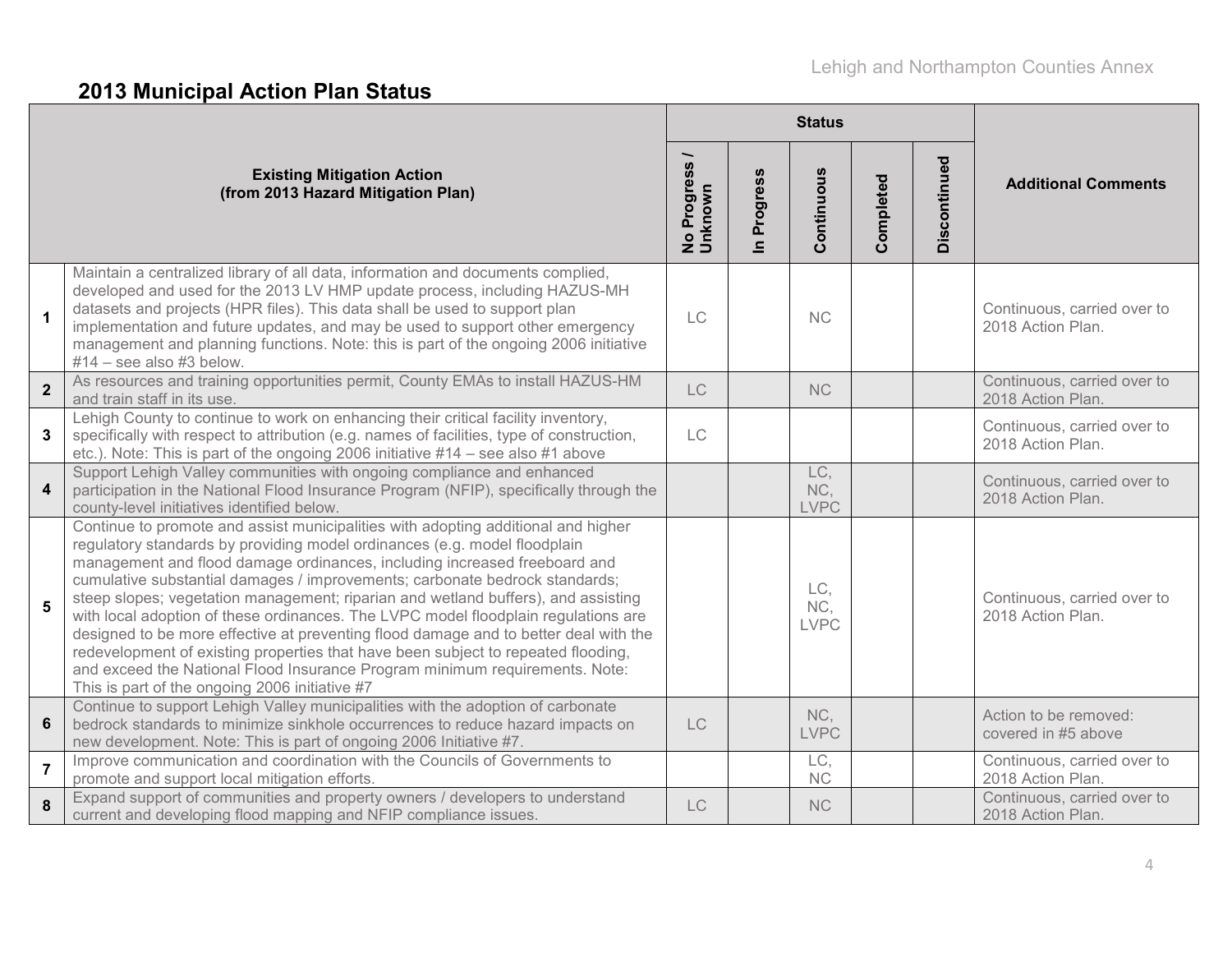|                 |                                                                                                                                                                                                                                                                                                                                                                                                                                                                                                                                                                |                          |                            | <b>Status</b>             |           |              |                                                  |
|-----------------|----------------------------------------------------------------------------------------------------------------------------------------------------------------------------------------------------------------------------------------------------------------------------------------------------------------------------------------------------------------------------------------------------------------------------------------------------------------------------------------------------------------------------------------------------------------|--------------------------|----------------------------|---------------------------|-----------|--------------|--------------------------------------------------|
|                 | <b>Existing Mitigation Action</b><br>(from 2013 Hazard Mitigation Plan)                                                                                                                                                                                                                                                                                                                                                                                                                                                                                        | No Progress /<br>Unknown | Progress<br>$\overline{=}$ | Continuous                | Completed | Discontinued | <b>Additional Comments</b>                       |
| 9               | Continue to promote and support municipal participation in available Hazard<br>Mitigation Assistance (HMA) grant funding opportunities to mitigate flood-prone<br>structures and infrastructure, including RL/SRL outreach.                                                                                                                                                                                                                                                                                                                                    |                          |                            | LC,<br>NC                 |           |              | Continuous, carried over to<br>2018 Action Plan. |
| 10              | Support and facilitate public education and outreach on the NFIP program (see<br>related Public Education and Outreach initiatives).                                                                                                                                                                                                                                                                                                                                                                                                                           |                          |                            | LC.<br><b>NC</b>          |           |              | Continuous, carried over to<br>2018 Action Plan. |
| 11              | Continue to support and facilitate FEMA floodplain study/remapping and Risk MAP<br>programs                                                                                                                                                                                                                                                                                                                                                                                                                                                                    |                          |                            | LC,<br><b>NC</b>          |           |              | Continuous, carried over to<br>2018 Action Plan. |
| 12              | Promote and facilitate continued education and training programs for municipal NFIP<br>floodplain managers and other county and local personnel involved in flood and<br>hazard risk management by advertising and/or facilitating training and certification<br>programs offered by PEMA, PADEP, ASFPM. Such training and certification<br>programs include NFIP 101, Certified Floodplain Manager (CFM) certification<br>through the Association of State Floodplain Managers, FEMA Benefit-Costs Analysis<br>(BCA), and NFIP Community Rating System (CRS). |                          |                            | LC,<br>NC,<br><b>LVPC</b> |           |              | Continuous, carried over to<br>2018 Action Plan. |
| 13              | Promote and support municipal participation in the Community Rating System (CRS)<br>program to better manage flood risk and reduce flood insurance premiums.                                                                                                                                                                                                                                                                                                                                                                                                   | LC,<br><b>NC</b>         |                            | <b>LVPC</b>               |           |              | Continuous, carried over to<br>2018 Action Plan. |
| 14              | Assist municipalities with NFIP Community Assistance Visits (CAVs).                                                                                                                                                                                                                                                                                                                                                                                                                                                                                            | LC,<br><b>NC</b>         |                            |                           |           |              | Continuous, carried over to<br>2018 Action Plan. |
|                 | Integrate/coordinate the findings and recommendations of this HMP within the following regional, county and local planning and regulatory mechanisms.                                                                                                                                                                                                                                                                                                                                                                                                          |                          |                            |                           |           |              |                                                  |
| 15a             | The "Lehigh Valley Comprehensive Plan2030"                                                                                                                                                                                                                                                                                                                                                                                                                                                                                                                     |                          |                            | <b>LVPC</b>               |           |              | Continuous, carried over to<br>2018 Action Plan. |
| 15 <sub>b</sub> | County and Local Comprehensive / Master Plans                                                                                                                                                                                                                                                                                                                                                                                                                                                                                                                  |                          |                            | <b>LVPC</b>               |           |              | Continuous, carried over to<br>2018 Action Plan. |
| 15c             | <b>Capital Improvement Plans</b>                                                                                                                                                                                                                                                                                                                                                                                                                                                                                                                               |                          |                            | LC,<br>NC                 |           |              | Continuous, carried over to<br>2018 Action Plan. |
| 15d             | Watershed and Stream Corridor Management Plans                                                                                                                                                                                                                                                                                                                                                                                                                                                                                                                 |                          |                            | <b>LVPC</b>               |           |              | Continuous, carried over to<br>2018 Action Plan. |
| 15e             | <b>Comprehensive Emergency Management Plans</b>                                                                                                                                                                                                                                                                                                                                                                                                                                                                                                                |                          |                            | LC,<br>NC                 |           |              | Continuous, carried over to<br>2018 Action Plan. |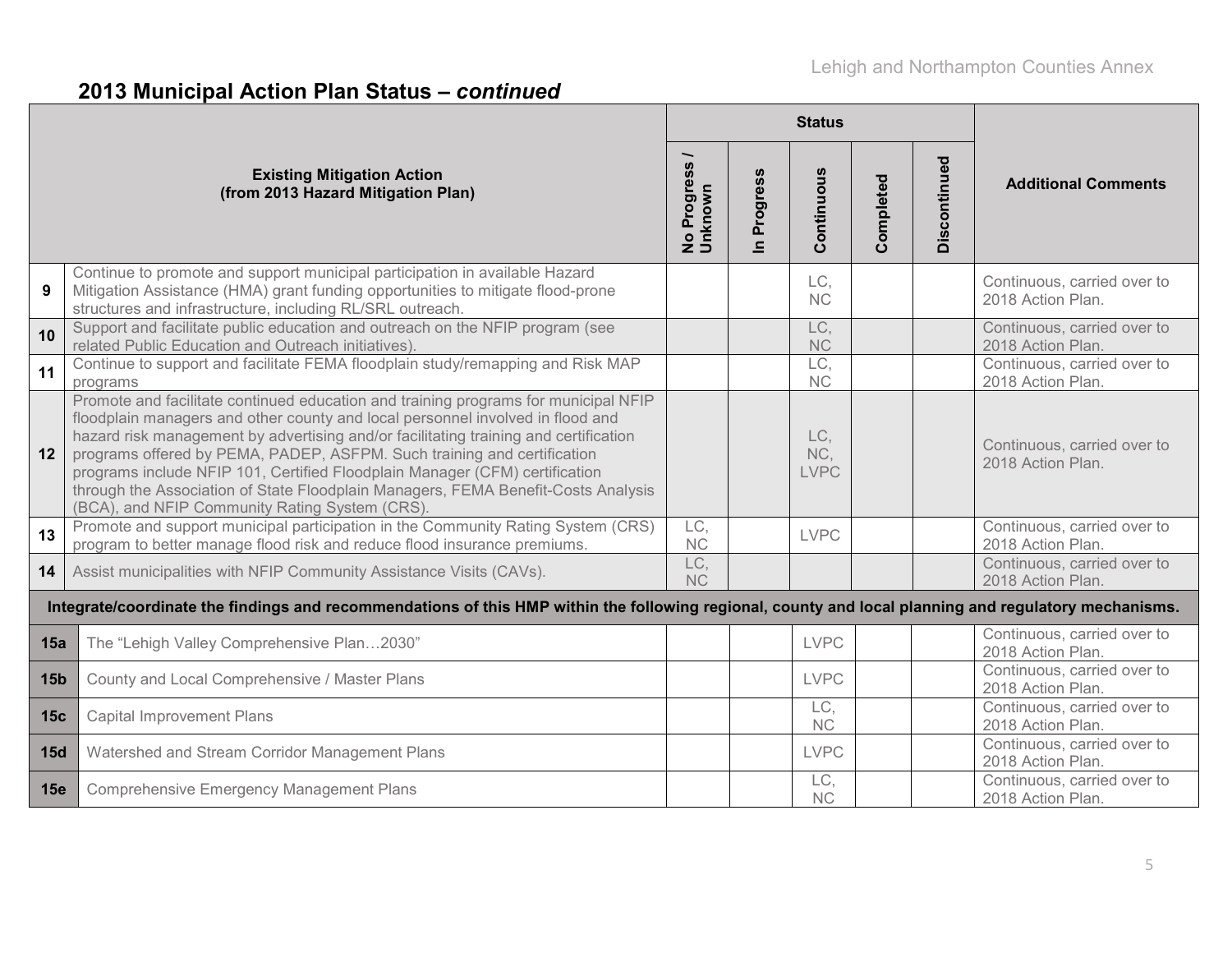|     |                                                                                                                                                                                                                                                                                                                                                                                                                                                                                                                                                                                                                                                                                                                                                                                                                                                                                                                                                                                                                                                  |                          |                                | <b>Status</b>             |           |              |                                                                                                     |
|-----|--------------------------------------------------------------------------------------------------------------------------------------------------------------------------------------------------------------------------------------------------------------------------------------------------------------------------------------------------------------------------------------------------------------------------------------------------------------------------------------------------------------------------------------------------------------------------------------------------------------------------------------------------------------------------------------------------------------------------------------------------------------------------------------------------------------------------------------------------------------------------------------------------------------------------------------------------------------------------------------------------------------------------------------------------|--------------------------|--------------------------------|---------------------------|-----------|--------------|-----------------------------------------------------------------------------------------------------|
|     | <b>Existing Mitigation Action</b><br>(from 2013 Hazard Mitigation Plan)                                                                                                                                                                                                                                                                                                                                                                                                                                                                                                                                                                                                                                                                                                                                                                                                                                                                                                                                                                          | No Progress /<br>Unknown | Progress<br>$\boldsymbol{\Xi}$ | Continuous                | Completed | Discontinued | <b>Additional Comments</b>                                                                          |
| 15f | Act 167 Stormwater Management Plans                                                                                                                                                                                                                                                                                                                                                                                                                                                                                                                                                                                                                                                                                                                                                                                                                                                                                                                                                                                                              |                          |                                | LC,<br>NC,<br><b>LVPC</b> |           |              | Continuous, carried over to<br>2018 Action Plan.                                                    |
| 15g | HUD/CDBG Action Plan(s) – maintain CDBG action plans to support mitigation                                                                                                                                                                                                                                                                                                                                                                                                                                                                                                                                                                                                                                                                                                                                                                                                                                                                                                                                                                       |                          |                                | LC,<br>NC                 |           |              | Continuous, carried over to<br>2018 Action Plan.                                                    |
| 16  | Lead and support the implementation, monitoring, maintenance, and update of this<br>Plan, as defined in Section 7.0.                                                                                                                                                                                                                                                                                                                                                                                                                                                                                                                                                                                                                                                                                                                                                                                                                                                                                                                             |                          |                                | LC,<br><b>NC</b>          |           |              | Continuous, carried over to<br>2018 Action Plan.                                                    |
| 17  | Continue to provide representation on and support of local and regional flood and<br>watershed committees, commissions and task forces (e.g. Delaware River Basin<br>Commission). Petition DRBC to include LV emergency management representation<br>on their Hazards Committee.                                                                                                                                                                                                                                                                                                                                                                                                                                                                                                                                                                                                                                                                                                                                                                 | LC                       |                                | NC,<br><b>LVPC</b>        |           |              | Continuous, carried through<br>to 2018 Action Plan.                                                 |
| 18  | Lehigh County to continue participation in and Northampton County to complete their<br>current efforts to join, the NOAA "Storm Ready" program to enhance<br>County/community resilience to severe storms. "Storm Ready" communities are<br>better prepared to save lives from the onslaught of severe weather through<br>advanced planning, education and awareness. Participation in the NOAA "Storm<br>Ready" program includes providing information on the "Storm Ready" program,<br>facilitating public outreach and awareness programs, and supporting community<br>storm risk reduction activities as appropriate. Specific actions addressed by "Storm<br>Ready" participation include establishing a 24 hour Warning Point, increase number<br>of ways EOC receives NWS warnings, increase number of ways to disseminate<br>warnings, monitoring hydro-meteorological data, providing annual weather safety<br>talks, train weather spotters, create a formal hazardous weather plan, host annual<br>visits by NWS to communities, etc. |                          |                                | LC                        | <b>NC</b> |              | Continuous, action to be<br>revised to reflect<br>Northampton County's<br>StormReady certification. |
| 19  | Support communities in the Lehigh Valley with participation in FEMA mitigation grant<br>programs. Specific support activities shall include: 1) Forwarding grant program<br>announcements provided by PEMA and/or FEMA to appropriate municipal<br>representatives in a timely manner. 2) Posting and maintaining grant<br>announcements and associated documents, forms, etc. on the LVHMP webpage.<br>3) Supporting PEMA and FEMA-sponsored public outreach for available grant<br>opportunities, including RL/SRL outreach. 4) Providing municipalities with grant<br>application support.                                                                                                                                                                                                                                                                                                                                                                                                                                                    |                          |                                | LC.<br>NC                 |           |              | Continuous, carried over to<br>2018 Action Plan.                                                    |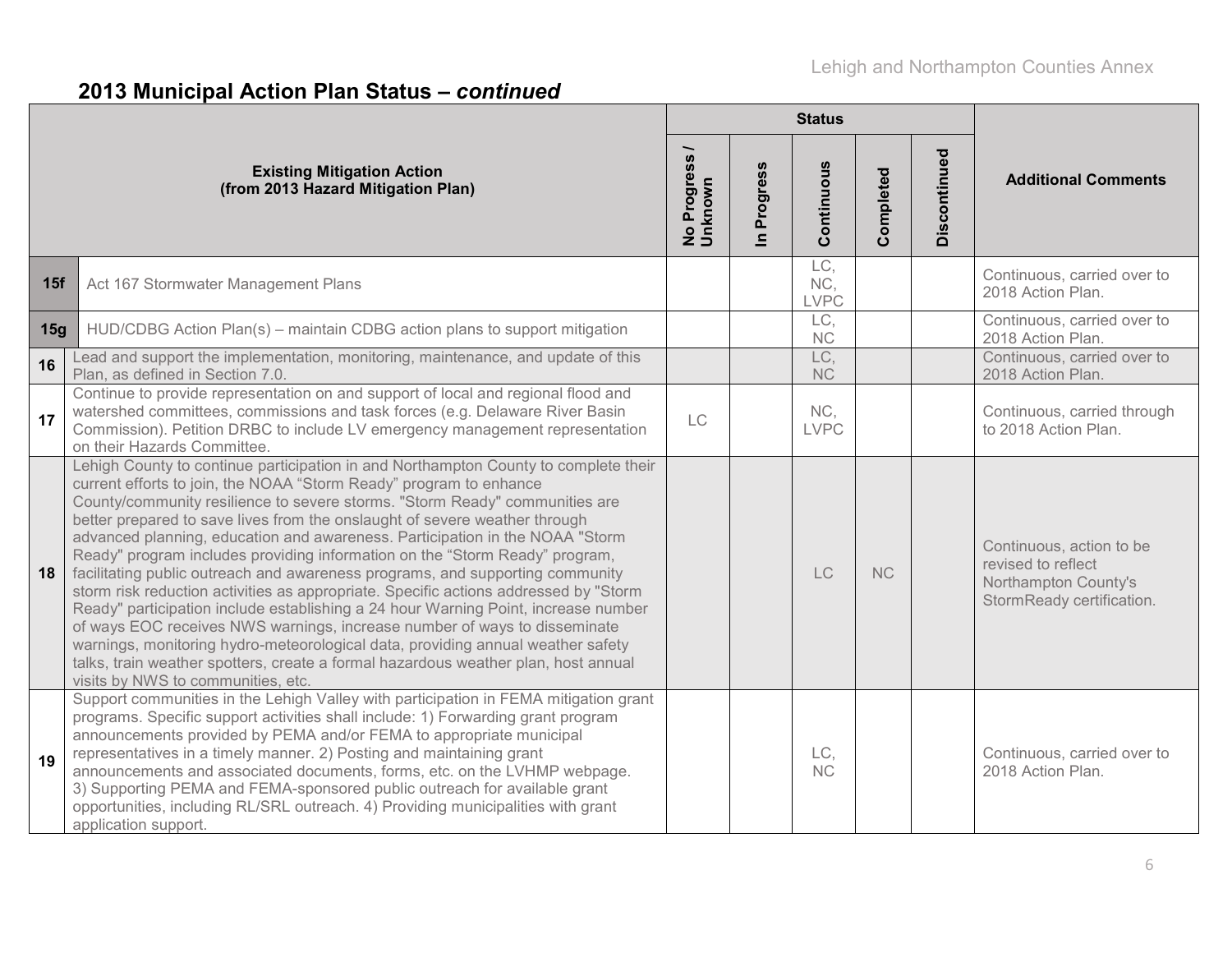|    |                                                                                                                                                                                                                                                                                                                                                                                                                                                                                                                                                                                                           |                          |                          | <b>Status</b>    |           |                  |                                                     |
|----|-----------------------------------------------------------------------------------------------------------------------------------------------------------------------------------------------------------------------------------------------------------------------------------------------------------------------------------------------------------------------------------------------------------------------------------------------------------------------------------------------------------------------------------------------------------------------------------------------------------|--------------------------|--------------------------|------------------|-----------|------------------|-----------------------------------------------------|
|    | <b>Existing Mitigation Action</b><br>(from 2013 Hazard Mitigation Plan)                                                                                                                                                                                                                                                                                                                                                                                                                                                                                                                                   | No Progress /<br>Unknown | Progress<br>$\mathbf{C}$ | Continuous       | Completed | Discontinued     | <b>Additional Comments</b>                          |
| 20 | Continue to identify vulnerable county-owned structures and infrastructure, develop<br>and prioritize appropriate mitigation projects, and implement projects as funding is<br>appropriated                                                                                                                                                                                                                                                                                                                                                                                                               |                          |                          | LC,<br><b>NC</b> |           |                  | Continuous, carried over to<br>2018 Action Plan.    |
| 21 | Work with utility companies and owners/operators of critical facilities to identify and<br>underground important utility lines (esp. those serving critical facilities). Identify and<br>explore potential funding programs, including public/private partnerships, to<br>implement utility hardening projects.                                                                                                                                                                                                                                                                                           | LC                       |                          | <b>NC</b>        |           |                  | Continuous, carried over to<br>2018 Action Plan.    |
| 22 | Leverage existing regional and local meetings and media outlets (local websites,<br>newsletters, email "blasts" and mailings) to promote awareness and understanding<br>of personal preparedness and mitigation activities.                                                                                                                                                                                                                                                                                                                                                                               |                          |                          | LC,<br><b>NC</b> |           |                  | Continuous, carried over to<br>2018 Action Plan.    |
| 23 | Maintain the Northampton County Emergency Management Services hazard<br>mitigation webpage; Lehigh County to maintain a link to this page on their<br>Emergency Management website.<br>Promote public attention through periodic County homepage announcements and<br>other available media. Advise municipalities to maintain links to the County<br>Emergency Management and HMP websites on their websites.                                                                                                                                                                                            |                          |                          | LC               | NC        |                  | Continuous, carried over to<br>2018 Action Plan.    |
| 24 | Continue to participate in and support the USACE Silver Jackets program, which<br>provides tools and resources in support of public and stakeholder outreach on flood<br>risk management, and an online database to assist in the mitigation grant program<br>application process.                                                                                                                                                                                                                                                                                                                        |                          |                          |                  |           | LC,<br><b>NC</b> | Action not carried over to the<br>2018 Action Plan. |
| 25 | Improve public understanding of disaster preparedness and what to do during an<br>emergency, including personal preparedness, available notification/warning services,<br>and incoming and outgoing evacuation routes. Indicate locations of shelters and tips<br>for staying at home. Provide advisories to avoid road travel combined with safe travel<br>tips. Provide information on hazards of unheated houses, guidance on the use of<br>portable and standby generators, fire hazards associated with space heaters,<br>protecting plumbing during a winter storm, and coping with power failures. |                          |                          | LC.<br>NC        |           |                  | Continuous, carried over to<br>2018 Action Plan.    |
| 26 | Expand information on emergency service for special needs populations to cover all<br>of the Lehigh Valley                                                                                                                                                                                                                                                                                                                                                                                                                                                                                                |                          |                          | LC,<br>NC        |           |                  | Continuous, carried over to<br>2018 Action Plan.    |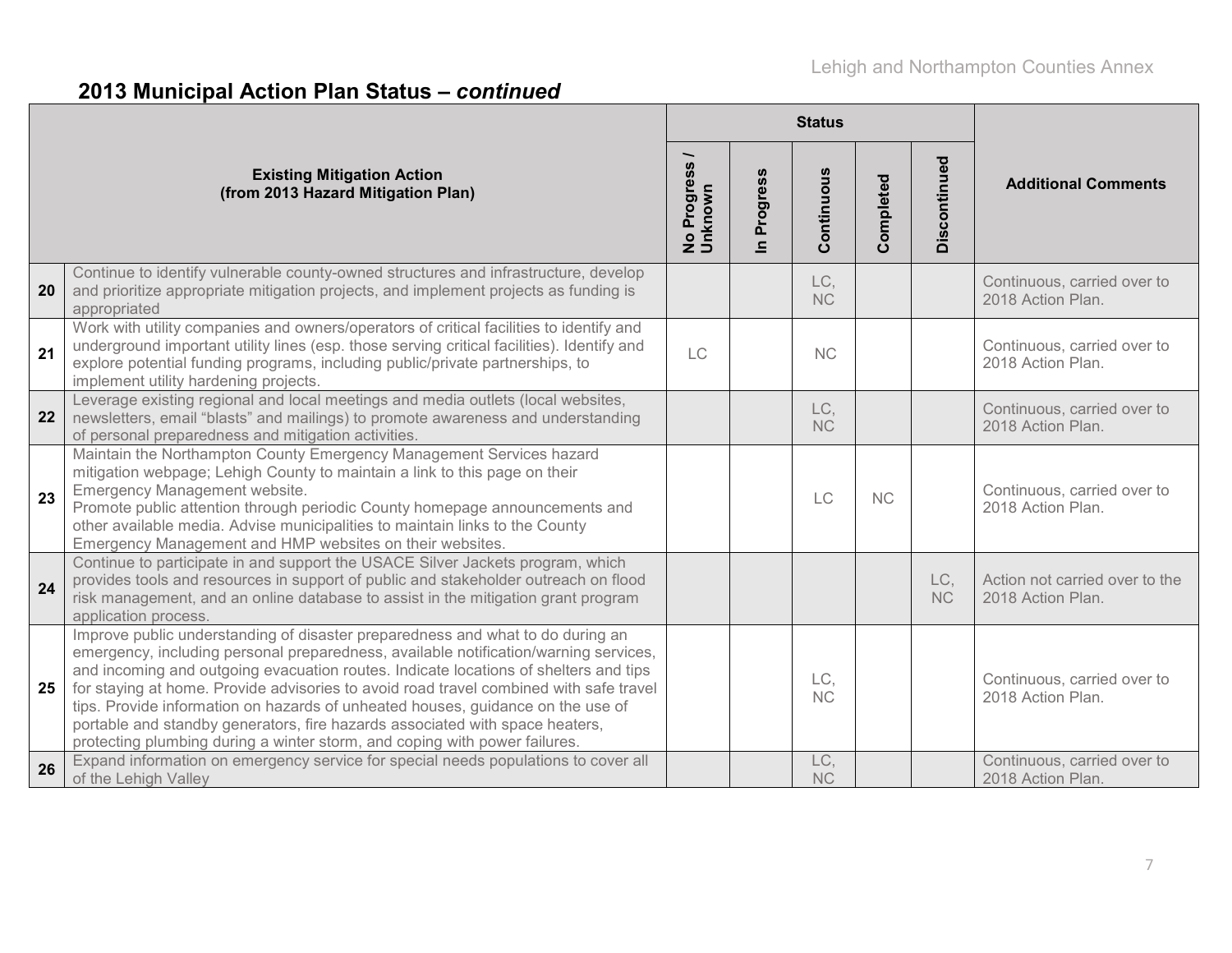|    |                                                                                                                                                                                                                                                                                                                                                                                                                                                                                                                                                                                                    |                                                |           | <b>Status</b>                   |           |              |                                                     |
|----|----------------------------------------------------------------------------------------------------------------------------------------------------------------------------------------------------------------------------------------------------------------------------------------------------------------------------------------------------------------------------------------------------------------------------------------------------------------------------------------------------------------------------------------------------------------------------------------------------|------------------------------------------------|-----------|---------------------------------|-----------|--------------|-----------------------------------------------------|
|    | <b>Existing Mitigation Action</b><br>(from 2013 Hazard Mitigation Plan)                                                                                                                                                                                                                                                                                                                                                                                                                                                                                                                            | $\tilde{a}$<br>Progres<br>No Progre<br>Unknown | 89<br>pol | ntinuo<br>$\circ$<br>$\epsilon$ | Completed | Discontinued | <b>Additional Comments</b>                          |
| 27 | Coordinate and facilitate a bi-county hazards insurance summit with appropriate<br>local insurance carriers/companies to promote a stronger regional understanding of<br>hazard insurance needs and options available to public and private property owners.<br>This summit shall address all types of hazard insurance including flood, sinkhole,<br>earthquake, hurricane/high wind, and sump pump failure. Develop and distribute<br>public informational material and distribute through the public outreach program(s)<br>identified above. Note: This is part of ongoing 2006 initiative #5. |                                                |           |                                 |           | LC,<br>NC    | Action not carried over to the<br>2018 Action Plan. |
| 28 | Incorporate the public education, awareness, preparedness and personal mitigation<br>information provided by Pennsylvania Power and Light (PPL).                                                                                                                                                                                                                                                                                                                                                                                                                                                   |                                                |           | LC,<br><b>NC</b>                |           |              | Continuous, carried over to<br>2018 Action Plan.    |
| 29 | LVPC to continue to support municipal adoption of higher regulatory standards,<br>specifically in the area of floodplain management, riparian and wetland buffers, steep<br>slopes, carbonate bedrock, and other zoning laws to protect natural resources that<br>provide natural hazard protection. Note: This is a continuation of Initiative #15 from<br>the 2006 plan.                                                                                                                                                                                                                         |                                                |           | <b>LVPC</b>                     |           |              | Action to be removed:<br>covered in #5 above.       |
| 30 | Work with utilities to enhance programs to keep trees from threatening lives,<br>property, and public infrastructure during storm events, including tree trimming and<br>removal programs.                                                                                                                                                                                                                                                                                                                                                                                                         | LC                                             |           | <b>NC</b>                       |           |              | Continuous, carried over to<br>2018 Action Plan.    |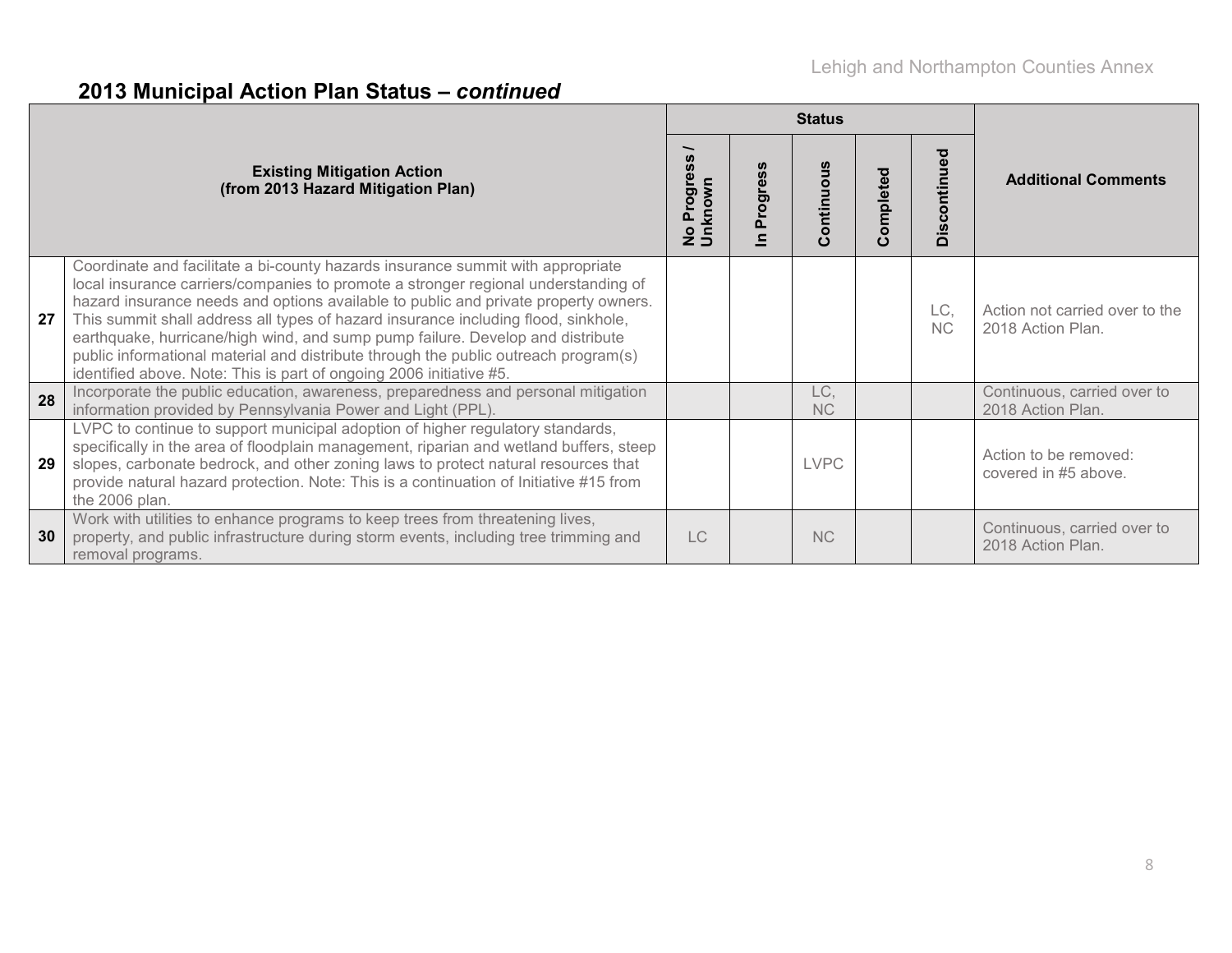|    |                                                                                                                                                                                                                                                                                                                                                                                                                                                                                                                                                                                                                                                                                                                                                                                                                                                                                                                                                                                                                                       |                          |                            | <b>Status</b> |           |              |                                                                |
|----|---------------------------------------------------------------------------------------------------------------------------------------------------------------------------------------------------------------------------------------------------------------------------------------------------------------------------------------------------------------------------------------------------------------------------------------------------------------------------------------------------------------------------------------------------------------------------------------------------------------------------------------------------------------------------------------------------------------------------------------------------------------------------------------------------------------------------------------------------------------------------------------------------------------------------------------------------------------------------------------------------------------------------------------|--------------------------|----------------------------|---------------|-----------|--------------|----------------------------------------------------------------|
|    | <b>Existing Mitigation Action</b><br>(from 2013 Hazard Mitigation Plan)                                                                                                                                                                                                                                                                                                                                                                                                                                                                                                                                                                                                                                                                                                                                                                                                                                                                                                                                                               | No Progress /<br>Unknown | Progress<br>$\blacksquare$ | Continuous    | Completed | Discontinued | <b>Additional Comments</b>                                     |
| 31 | Implement the Lehigh Countywide Generator Project, funded through 2008 LPDM.<br>Provide grant administration and technical support, as needed, to those Lehigh<br>County municipalities awarded funding under this grant. Funding for generators has<br>been awarded for the following sites (note: this is part of the implementation of 2006<br>Initiative #14):<br>• Macungie Well #1/Public Works Building - 301 South Church Street, Macungie<br>Borough<br>• Neffs Volunteer Fire Company - 3755 Park Avenue, Neffs, North Whitehall<br>Township<br>• City of Allentown Fire Station - 164 West Susquehanna Avenue, Allentown<br>• Lower Macungie Township Public Works Facility - 5536 Indian Creek Road, Lower<br>Macungie Twp.<br>. Whitehall Township Authority - 1901 Schadt Avenue, Whitehall Township<br>• Lehigh County Maintenance Facility - 260 South Cedarbrook Road, Allentown<br>• Fountain Hill Police Station - 941 Long Street, Fountain Hill Borough<br>• Fountain Hill Borough - Duplex Grinder Pump Station |                          |                            |               | LC        |              | Completed, action not carried<br>over to the 2018 Action Plan. |
| 32 | Implement the Northampton Countywide Generator Project, funded through 2008<br>LPDM. Provide grant administration and technical support, as needed, to those<br>municipalities awarded funding under this grant. Funding for generators have been<br>awarded for the following sites (note: this is part of the implementation of 2006<br>Initiative #14):<br>• Portland Borough Authority, Well #3<br>• East Bangor Municipal Authority, Well #34<br>• Hellertown Borough Authority, Well #1<br>• Portland Borough Authority, Well #4<br>• Township of Bethlehem<br>• Lehigh Township Municipal Authority (Danielsville and Pennsville)<br>• Borough of Northampton Sewage Pump                                                                                                                                                                                                                                                                                                                                                      |                          |                            |               | <b>NC</b> |              | Completed, action not carried<br>over to the 2018 Action Plan. |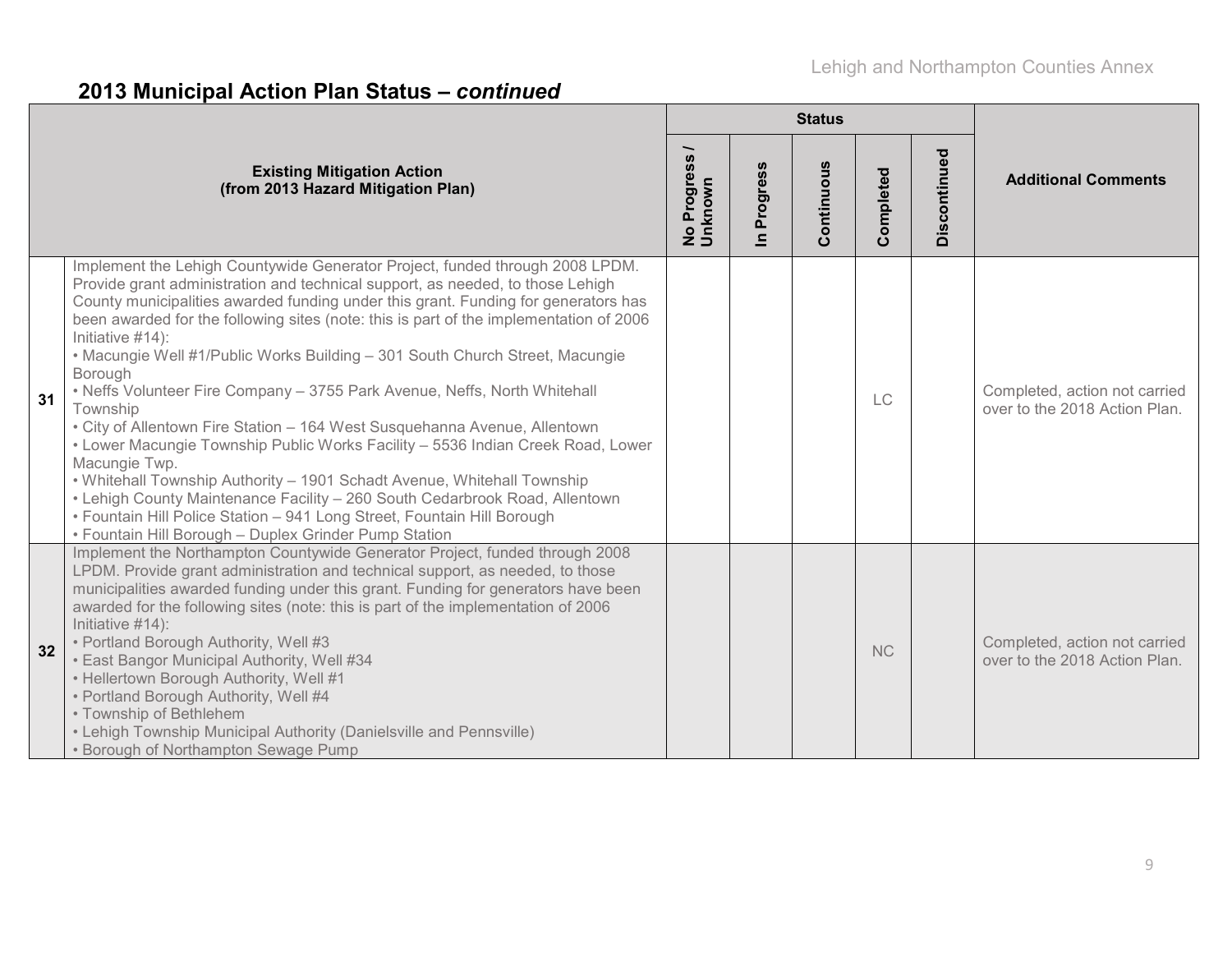|                                                                                                                                                                                                                                                                                                                                                                                                                                                                                                                                                                                                                                                                                                                                                                                                                                                 |                          |                          | <b>Status</b>    |           |                  |                                                                |
|-------------------------------------------------------------------------------------------------------------------------------------------------------------------------------------------------------------------------------------------------------------------------------------------------------------------------------------------------------------------------------------------------------------------------------------------------------------------------------------------------------------------------------------------------------------------------------------------------------------------------------------------------------------------------------------------------------------------------------------------------------------------------------------------------------------------------------------------------|--------------------------|--------------------------|------------------|-----------|------------------|----------------------------------------------------------------|
| <b>Existing Mitigation Action</b><br>(from 2013 Hazard Mitigation Plan)                                                                                                                                                                                                                                                                                                                                                                                                                                                                                                                                                                                                                                                                                                                                                                         | No Progress /<br>Unknown | Progress<br>$\mathbf{a}$ | Continuous       | Completed | Discontinued     | <b>Additional Comments</b>                                     |
| Improve communication and coordination between NC DCED, NC Department of<br>Human Services (NC DHS), NC EMS, LC EMA and the Lehigh Valley Disaster Relief<br>33<br>Task Force, particularly to support response and post-disaster recovery efforts<br>(human services, small business recovery assistance, donations management).                                                                                                                                                                                                                                                                                                                                                                                                                                                                                                               | LC                       |                          | NC               |           |                  | Continuous, carried over to<br>2018 Action Plan.               |
| 34<br>Develop a long-term recovery liaison position to support the above initiative.                                                                                                                                                                                                                                                                                                                                                                                                                                                                                                                                                                                                                                                                                                                                                            |                          |                          |                  | <b>NC</b> |                  | Completed, action not carried<br>over to the 2018 Action Plan. |
| Northampton County to maintain and train (through ESF-16 and the Regional<br>Catastrophic Planning Task force), and Lehigh County to maintain and train (through<br>ESF-15), a donations / volunteer management program to improve the receipt and<br>35<br>allocation of donations (e.g. equipment, supplies, water, food, clothes), and the<br>deployment of volunteer resources during disaster recovery. This may include<br>identifying and training volunteers to manage the program, and establishing donation<br>/ volunteer management center(s).                                                                                                                                                                                                                                                                                      |                          |                          | LC,<br>NC        |           |                  | Continuous, carried over to<br>2018 Action Plan.               |
| County EMAs to continue to pursue implementation of stream/river gauges - pursue<br>participation in the Integrated Flood Observing and Warning System by installation,<br>maintenance and monitoring of additional rainfall/stream/river gauges throughout<br>both counties to provide additional rainfall and stream level data, to allow the<br>counties to disseminate necessary alerts. Both counties have explored<br>36<br>implementation of gaging systems, however these systems are expensive and<br>outside funding, would be needed support implementation. Both counties intend to<br>continue to explore funding sources, including working with the National Weather<br>Service to develop an acquisition plan, to support project implementation. This is the<br>continued implementation of Initiative #10 from the 2006 plan. |                          |                          |                  |           | LC,<br><b>NC</b> | Action not carried over to the<br>2018 Action Plan.            |
| County EMAs to continue their efforts to recruit individuals for the following<br>programs:<br>37<br>- Citizen Corps Council - Are You Ready?<br>- Community Emergency Response Team (CERT)<br>This is a continuation of Action #13 from the 2006 plan.                                                                                                                                                                                                                                                                                                                                                                                                                                                                                                                                                                                         |                          |                          | LC               |           |                  | Continuous, action to be<br>revised.                           |
| County EMAs to continue their efforts at identifying and partnering with<br>owners/operators of critical facilities as necessary to provide adequate planning and<br>38<br>protection. This is a continuation of Action #14 from the 2006 Plan.                                                                                                                                                                                                                                                                                                                                                                                                                                                                                                                                                                                                 |                          |                          | LC,<br><b>NC</b> |           |                  | Continuous, carried over to<br>2018 Action Plan.               |
| Research the NFPA "Firewise" program to identify what elements would benefit the<br>39<br>LV and how they would be managed and implemented in the LV.                                                                                                                                                                                                                                                                                                                                                                                                                                                                                                                                                                                                                                                                                           |                          |                          |                  |           | LC,<br>NC        | Action not carried over to the<br>2018 Action Plan.            |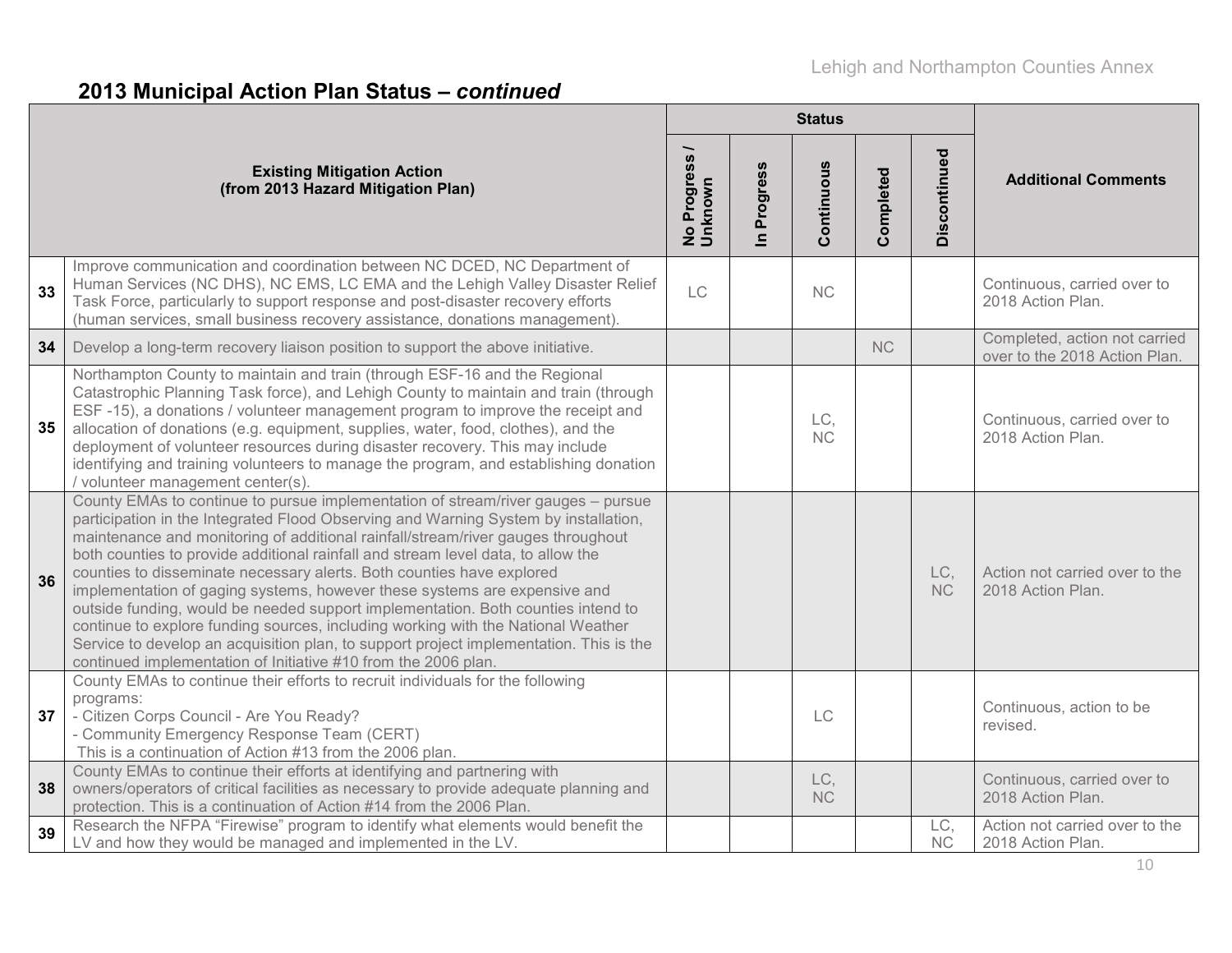|    |                                                                                                                                                                                                                                                                                                                                                                             |                       |               | <b>Status</b>         |           |              |                                                        |
|----|-----------------------------------------------------------------------------------------------------------------------------------------------------------------------------------------------------------------------------------------------------------------------------------------------------------------------------------------------------------------------------|-----------------------|---------------|-----------------------|-----------|--------------|--------------------------------------------------------|
|    | <b>Existing Mitigation Action</b><br>(from 2013 Hazard Mitigation Plan)                                                                                                                                                                                                                                                                                                     | No Progres<br>Unknown | ທ<br>ë<br>pol | Continuous            | Completed | Discontinued | <b>Additional Comments</b>                             |
| 40 | Develop evacuation plans, routes, policies, and procedures for the full range of<br>contingencies and geographic areas of the Lehigh Valley.                                                                                                                                                                                                                                |                       |               | LC,<br><b>NC</b>      |           |              | Continuous, carried over to<br>2018 Action Plan.       |
| 41 | Develop county-level debris management plans for the Lehigh Valley.                                                                                                                                                                                                                                                                                                         | LC                    |               | <b>NC</b>             |           |              | Continuous, carried over to<br>2018 Action Plan.       |
| 42 | Identify areas and specific residents who would need evacuation assistance,<br>including residents who lack transportation, and develop evacuation assistance<br>plans.                                                                                                                                                                                                     |                       |               | LC.<br><b>NC</b>      |           |              | Continuous, carried over to<br>2018 Action Plan.       |
| 43 | Improve coordination and cooperation with colleges and universities in the Lehigh<br>Valley to address their emergency management and service's needs, including<br>mass gathering/civil disturbance risks.                                                                                                                                                                 |                       |               | LC,<br>N <sub>C</sub> |           |              | Continuous, carried through<br>to 2018 Action Plan.    |
| 44 | Implement the Lower Milford Township Creek Stabilization Project, funding through<br>the 2008 LPDM. This project proposes to stabilize a section of Hosensack Creek<br>that is threatening Shultz Bridge Road near its intersection with Buchman Road,<br>through the installation of 19 inches of riprap. Provide grant administration and<br>technical support as needed. |                       |               |                       | LC.       |              | Completed, action not<br>carried through to 2018 Plan. |
| 45 | Continue to design replacement bridges to the new standards.                                                                                                                                                                                                                                                                                                                | LC                    |               | <b>NC</b>             |           |              | Continuous, carried over to<br>2018 Action Plan.       |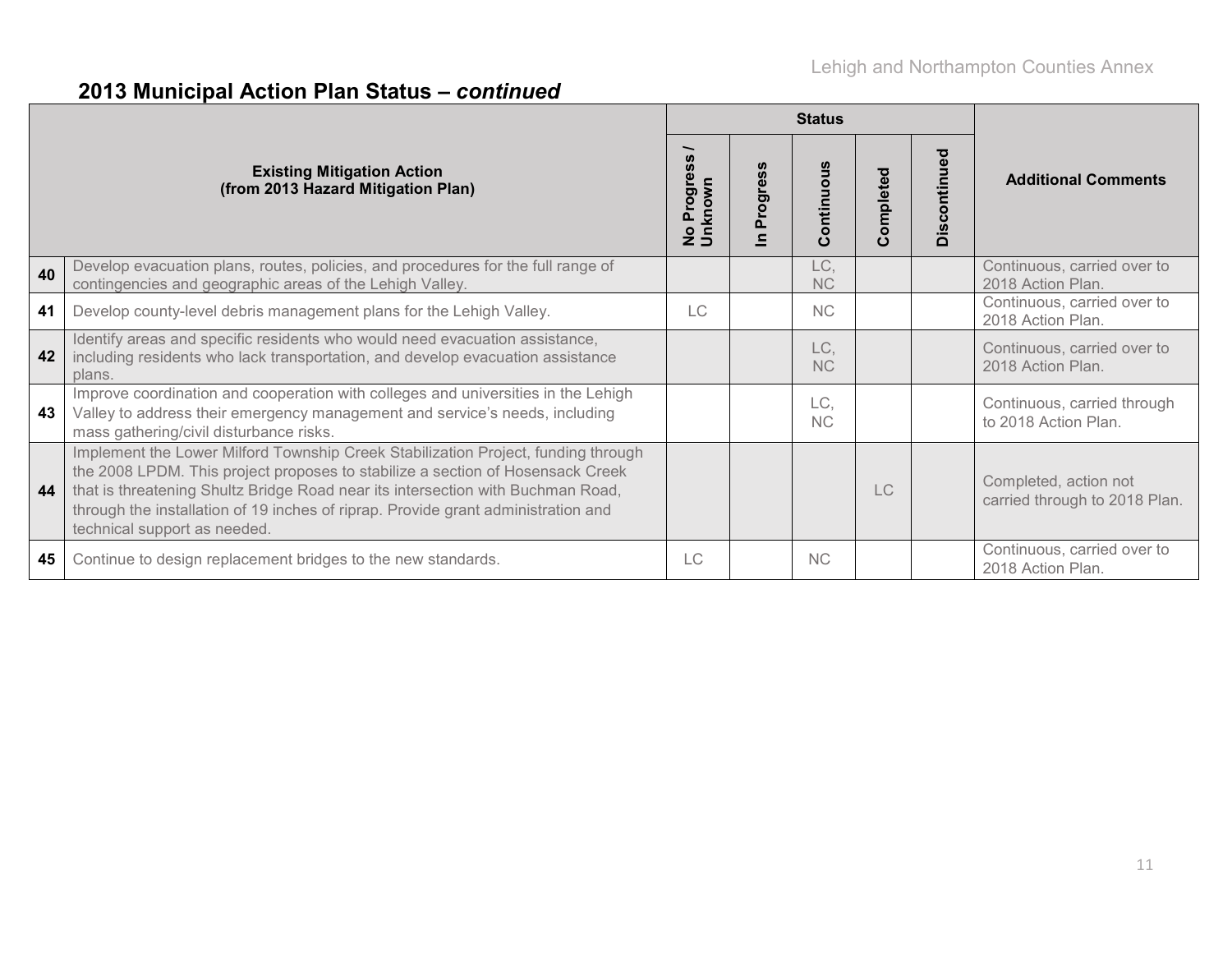# **2018 Mitigation Action Plan**

|              | <b>Mitigation Action &amp;</b><br>(Goal - Objective #)                                                                                                                                                                                                                                                                                                                                   | <b>Mitigation</b><br><b>Technique</b><br>Category | Hazard(s)<br><b>Addressed</b>      | <b>Priority</b><br>(H/M/L) | <b>Estimated</b><br>Cost | <b>Potential</b><br><b>Funding</b> | <b>Lead Agency</b><br>/ Department                                                                                                                                                                    | Implementation<br><b>Schedule</b> | <b>Applies to</b><br>New and / or<br><b>Existing</b><br><b>Structures</b> |
|--------------|------------------------------------------------------------------------------------------------------------------------------------------------------------------------------------------------------------------------------------------------------------------------------------------------------------------------------------------------------------------------------------------|---------------------------------------------------|------------------------------------|----------------------------|--------------------------|------------------------------------|-------------------------------------------------------------------------------------------------------------------------------------------------------------------------------------------------------|-----------------------------------|---------------------------------------------------------------------------|
| $\mathbf 1$  | Maintain a centralized library of all<br>data, information and documents<br>compiled, developed and used for<br>the 2018 LV HMP update process,<br>including HAZUSMH datasets and<br>projects (HPR files). This data shall<br>be used to support plan<br>implementation and future updates,<br>and may be used to support other<br>emergency management and<br>planning functions. (All) | All                                               | All Hazards                        | High                       | Low                      | LVPC.<br>County<br><b>Budgets</b>  | LVPC, Lehigh<br>and<br>Northampton<br>County<br>EMAs;<br>County GIS<br>Departments                                                                                                                    | Short                             | N/A                                                                       |
| $\mathbf{2}$ | As resources and training<br>opportunities permit, LVPC and<br>County EMAs to install HAZUS-MH<br>and train staff in its use. (3-A)                                                                                                                                                                                                                                                      | Education<br>and<br>Awareness                     | Flood,<br>Windstorm,<br>Earthquake | Medium                     | Medium                   | LVPC,<br>County<br><b>Budgets</b>  | LVPC,<br>Lehigh and<br>Northampton<br>County<br>EMAs;<br><b>County GIS</b><br>Departments                                                                                                             | Long-term DOF                     | N/A                                                                       |
| 3            | Lehigh County to continue to work on<br>enhancing their critical facility<br>inventory, specifically with respect to<br>attribution (e.g., names of facilities,<br>type of construction, etc.). (3-A)                                                                                                                                                                                    | Structure<br>and<br>Infrastructure                | All Hazards                        | High                       | $Low-$<br>Medium         | County<br><b>Budget</b>            | Lehigh<br>County<br><b>EMA and GIS</b><br>Departments                                                                                                                                                 | Short                             | <b>Both</b>                                                               |
| 4            | <b>Support Lehigh Valley communities</b><br>with ongoing compliance and<br>enhanced participation in the<br>National Flood Insurance Program<br>(NFIP), specifically through the<br>county-level initiatives identified<br>below. $(2-B)$                                                                                                                                                | <b>Local Plans</b><br>and<br>Regulations          | Flood                              | High                       | $Low -$<br>Medium        | LVPC,<br>County<br><b>Budgets</b>  | LVPC and<br>Lehigh and<br>Northampton<br><b>County EMAs</b><br>working with<br>municipalities;<br>supported by<br>PADEP,<br>PEMA, FEMA<br>Region III,<br>Insurance<br><b>Services</b><br>Office (ISO) | Ongoing                           | <b>Both</b>                                                               |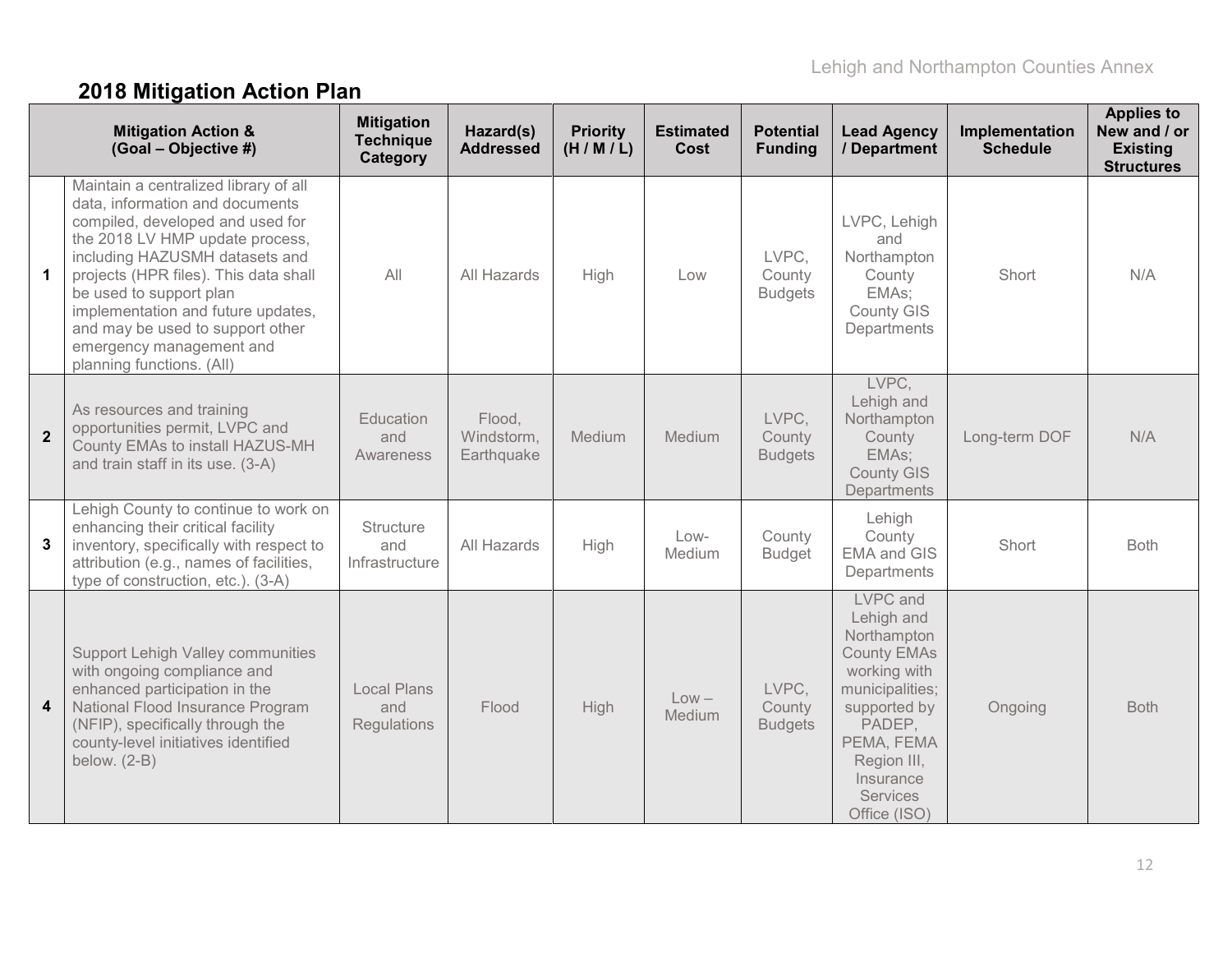|                | <b>Mitigation Action &amp;</b><br>(Goal - Objective #)                                                                                                                                                                                                                                                                                                                                                                                                                                                                                                                                                                                                                                                                                                                                            | <b>Mitigation</b><br><b>Technique</b><br>Category                             | Hazard(s)<br><b>Addressed</b>                    | <b>Priority</b><br>(H/M/L) | <b>Estimated</b><br>Cost | <b>Potential</b><br><b>Funding</b> | <b>Lead Agency</b><br>/ Department                                                                                                   | Implementation<br><b>Schedule</b> | <b>Applies to</b><br>New and / or<br><b>Existing</b><br><b>Structures</b> |
|----------------|---------------------------------------------------------------------------------------------------------------------------------------------------------------------------------------------------------------------------------------------------------------------------------------------------------------------------------------------------------------------------------------------------------------------------------------------------------------------------------------------------------------------------------------------------------------------------------------------------------------------------------------------------------------------------------------------------------------------------------------------------------------------------------------------------|-------------------------------------------------------------------------------|--------------------------------------------------|----------------------------|--------------------------|------------------------------------|--------------------------------------------------------------------------------------------------------------------------------------|-----------------------------------|---------------------------------------------------------------------------|
| 5              | Continue to promote and assist<br>municipalities with adopting<br>additional and higher regulatory<br>standards by providing model<br>ordinances (e.g., model floodplain<br>management and flood damage<br>ordinances, including increased<br>freeboard and cumulative substantial<br>damages/improvements; carbonate<br>bedrock standards; steep slopes;<br>vegetation management; riparian and<br>wetland buffers), and assisting with<br>local adoption of these ordinances.<br>The LVPC model floodplain<br>regulations are designed to be more<br>effective at preventing flood damage<br>and to better deal with the<br>redevelopment of existing properties<br>that have been subject to repeated<br>flooding, and exceed the National<br>Flood Insurance Program minimum<br>requirements. | <b>Local Plans</b><br>and<br>Regulations,<br>Natural<br>Systems<br>Protection | Flood,<br>Subsidence<br>/ Sinkhole,<br>Landslide | High                       | $Low -$<br>Medium        | LVPC.<br>County<br><b>Budgets</b>  | LVPC, with<br>support from<br>municipalities<br>and their<br>NFIP FPA,<br><b>FEMA Region</b><br>III, ISO,<br>PADEP and<br>PEMA; DRBC | Ongoing                           | <b>Both</b>                                                               |
| $6\phantom{1}$ | Improve communication and<br>coordination with the Councils of<br>Governments to promote and<br>support local mitigation efforts.                                                                                                                                                                                                                                                                                                                                                                                                                                                                                                                                                                                                                                                                 | Education<br>and<br>Awareness                                                 | All Hazards                                      | High                       | Low                      | County<br><b>Budgets</b>           | LVPC, Lehigh<br>and<br>Northampton<br>County<br>EMAs, and<br><b>NC DCED</b>                                                          | Ongoing                           | N/A                                                                       |
| $\overline{7}$ | Expand support of communities and<br>property owners/developers to<br>understand current and developing<br>flood mapping and NFIP compliance<br>issues.                                                                                                                                                                                                                                                                                                                                                                                                                                                                                                                                                                                                                                           | Education<br>and<br>Awareness                                                 | Flood                                            | High                       | Low                      | County<br><b>Budgets</b>           | Lehigh and<br>Northampton<br>County<br>EMAs, NC<br><b>DCED</b>                                                                       | Ongoing                           | <b>Both</b>                                                               |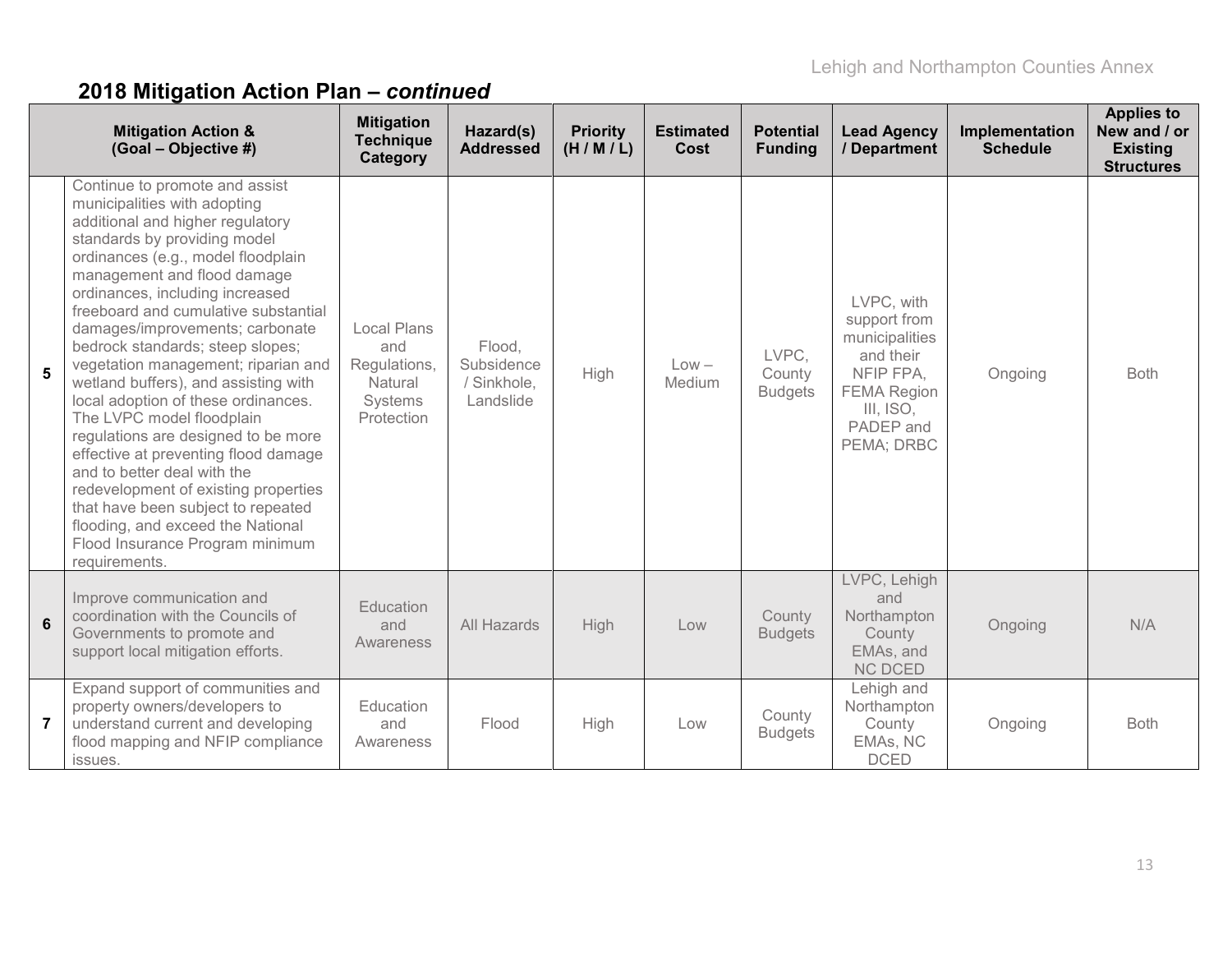|    | <b>Mitigation Action &amp;</b><br>(Goal - Objective #)                                                                                                                                                                                                           | <b>Mitigation</b><br><b>Technique</b><br>Category | Hazard(s)<br><b>Addressed</b> | <b>Priority</b><br>(H/M/L) | <b>Estimated</b><br>Cost | <b>Potential</b><br><b>Funding</b> | <b>Lead Agency</b><br>/ Department                                                                                                                                             | Implementation<br><b>Schedule</b> | <b>Applies to</b><br>New and / or<br><b>Existing</b><br><b>Structures</b> |
|----|------------------------------------------------------------------------------------------------------------------------------------------------------------------------------------------------------------------------------------------------------------------|---------------------------------------------------|-------------------------------|----------------------------|--------------------------|------------------------------------|--------------------------------------------------------------------------------------------------------------------------------------------------------------------------------|-----------------------------------|---------------------------------------------------------------------------|
| 8  | Continue to promote and support<br>municipal participation in available<br>Hazard Mitigation Assistance (HMA)<br>grant funding opportunities to<br>mitigate flood-prone structures and<br>infrastructure, including RL/SRL<br>outreach. (2-A)                    | Education<br>and<br>Awareness                     | Flood                         | High                       | Medium                   | County<br><b>Budgets</b>           | Lehigh and<br>Northampton<br>County<br>EMAs,<br>working with<br>support from<br>municipal<br>NFIP FPAs.<br>Support<br>provided by<br>PEMA, FEMA<br>Region III,<br><b>PADEP</b> | Ongoing                           | Existing                                                                  |
| 9  | Support and facilitate public<br>education and outreach on the NFIP<br>program. (2-B)                                                                                                                                                                            | Education<br>and<br>Outreach                      | Flood                         | High                       | Low                      | County<br><b>Budgets</b>           | Lehigh and<br>Northampton<br><b>County EMAs</b><br>with support<br>from FEMA<br>Region III,<br>ISO, PADEP<br>and PEMA                                                          | Ongoing                           | <b>Both</b>                                                               |
| 10 | Expand support of communities and<br>property owners/developers to<br>understand Continue to support and<br>facilitate FEMA floodplain<br>study/remapping and Risk MAP<br>programs. Current and developing<br>flood mapping and NFIP compliance<br>issues. (2-B) | <b>Local Plans</b><br>and<br><b>Regulations</b>   | Flood                         | High                       | $Medium -$<br>Low        | LVPC.<br>County<br><b>Budgets</b>  | Lehigh and<br>Northampton<br>County<br>EMAs, LVPC<br>w/ support<br>from<br>municipal<br>NFIP FPA,<br><b>FEMA Region</b><br>III, ISO,<br>PADEP and<br>PEMA; DRBC                | Ongoing                           | N/A                                                                       |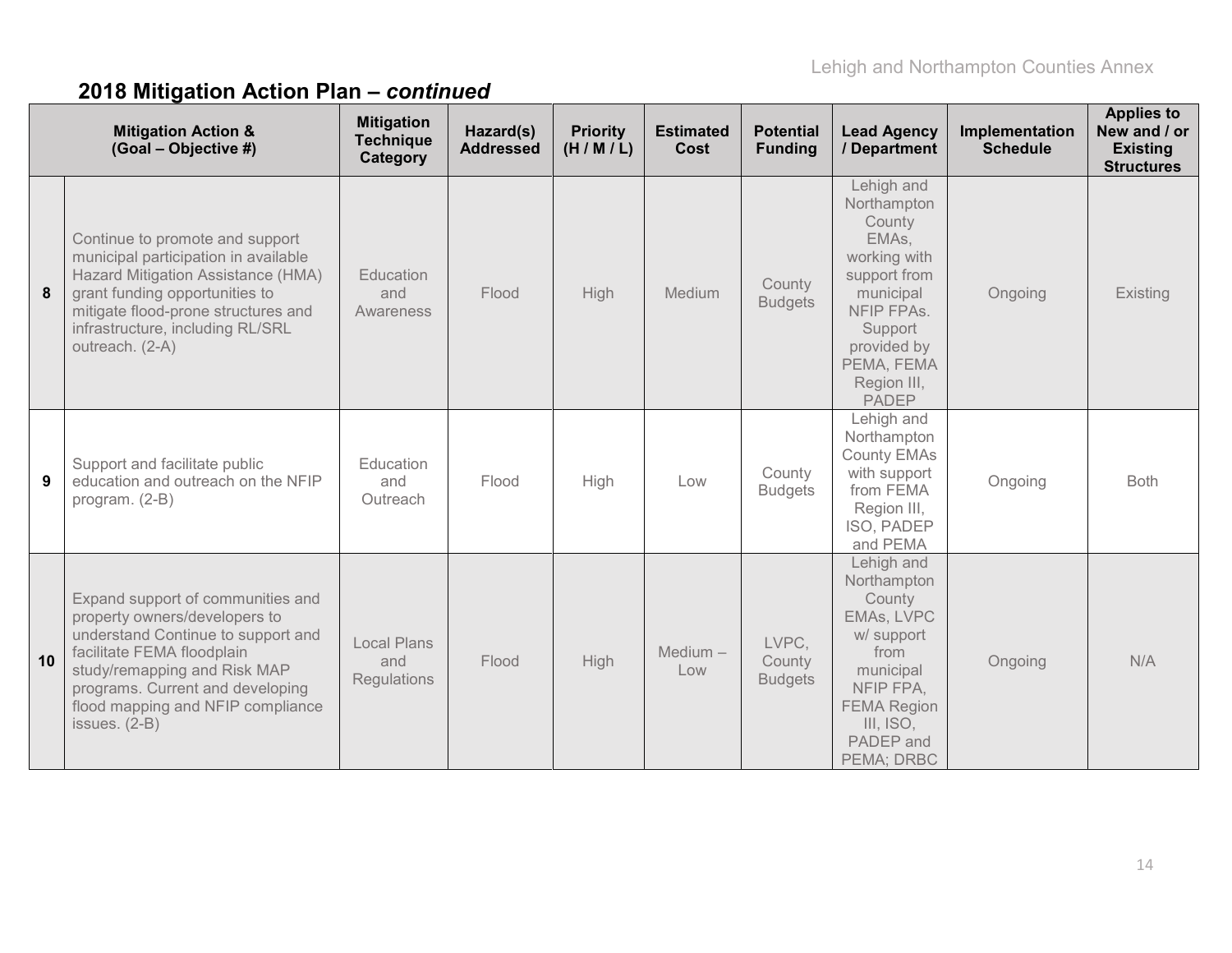|    | <b>Mitigation Action &amp;</b><br>(Goal - Objective #)                                                                                                                                                                                                                                                                                                                                                                                                                                                                                                                                        | <b>Mitigation</b><br><b>Technique</b><br>Category | Hazard(s)<br><b>Addressed</b> | <b>Priority</b><br>(H/M/L) | <b>Estimated</b><br>Cost | <b>Potential</b><br><b>Funding</b>     | <b>Lead Agency</b><br>/ Department                                                                                                                                             | Implementation<br><b>Schedule</b> | <b>Applies to</b><br>New and / or<br><b>Existing</b><br><b>Structures</b> |
|----|-----------------------------------------------------------------------------------------------------------------------------------------------------------------------------------------------------------------------------------------------------------------------------------------------------------------------------------------------------------------------------------------------------------------------------------------------------------------------------------------------------------------------------------------------------------------------------------------------|---------------------------------------------------|-------------------------------|----------------------------|--------------------------|----------------------------------------|--------------------------------------------------------------------------------------------------------------------------------------------------------------------------------|-----------------------------------|---------------------------------------------------------------------------|
| 11 | Promote and facilitate continued<br>education and training programs for<br>municipal NFIP floodplain managers<br>and other county and local personnel<br>involved in flood and hazard risk<br>management by advertising and/or<br>facilitating training and certification<br>programs offered by PEMA, PADEP,<br>ASFPM. Such training and<br>certification programs include NFIP<br>101, Certified Floodplain Manager<br>(CFM) certification through the<br>Association of State Floodplain<br>Managers, FEMA Benefit-Costs<br>Analysis (BCA), & NFIP Community<br>Rating System (CRS). (2-B) | Education<br>and<br>Awareness                     | Flood                         | High                       | Medium-<br>Low           | LVPC,<br>County<br><b>Budgets</b>      | Lehigh and<br>Northampton<br>County<br>EMAs,<br>working with<br>support from<br>municipal<br>NFIP FPAs.<br>Support<br>provided by<br>PEMA, FEMA<br>Region III,<br><b>PADEP</b> | Ongoing                           | Existing                                                                  |
| 12 | Promote and support municipal<br>participation in the Community Rating<br>System (CRS) program to better<br>manage flood risk and reduce flood<br>insurance premiums. (2-A)                                                                                                                                                                                                                                                                                                                                                                                                                   | Education<br>and<br>Awareness                     | Flood                         | High                       | $Median -$<br>Low        | LVPC,<br>County<br><b>Budgets</b>      | Lehigh and<br>Northampton<br>County<br>EMAs, LVPC<br>w/ support<br>from FEMA<br>Region III,<br>ISO, PADEP<br>and PEMA                                                          | Ongoing                           | <b>Both</b>                                                               |
| 13 | Assist municipalities with NFIP<br>Community Assistance Visits (CAVs).<br>$(2-B)$                                                                                                                                                                                                                                                                                                                                                                                                                                                                                                             | Local Plans<br>and<br><b>Regulations</b>          | Flood                         | High                       | Medium-<br>Low           | County,<br>Municipal<br><b>Budgets</b> | Lehigh and<br>Northampton<br><b>County EMAs</b><br>w/ support<br>from<br>municipal<br>NFIP FPA.<br><b>FEMA Region</b><br>III, ISO,<br>PADEP and<br>PEMA; DRBC                  | Ongoing                           | N/A                                                                       |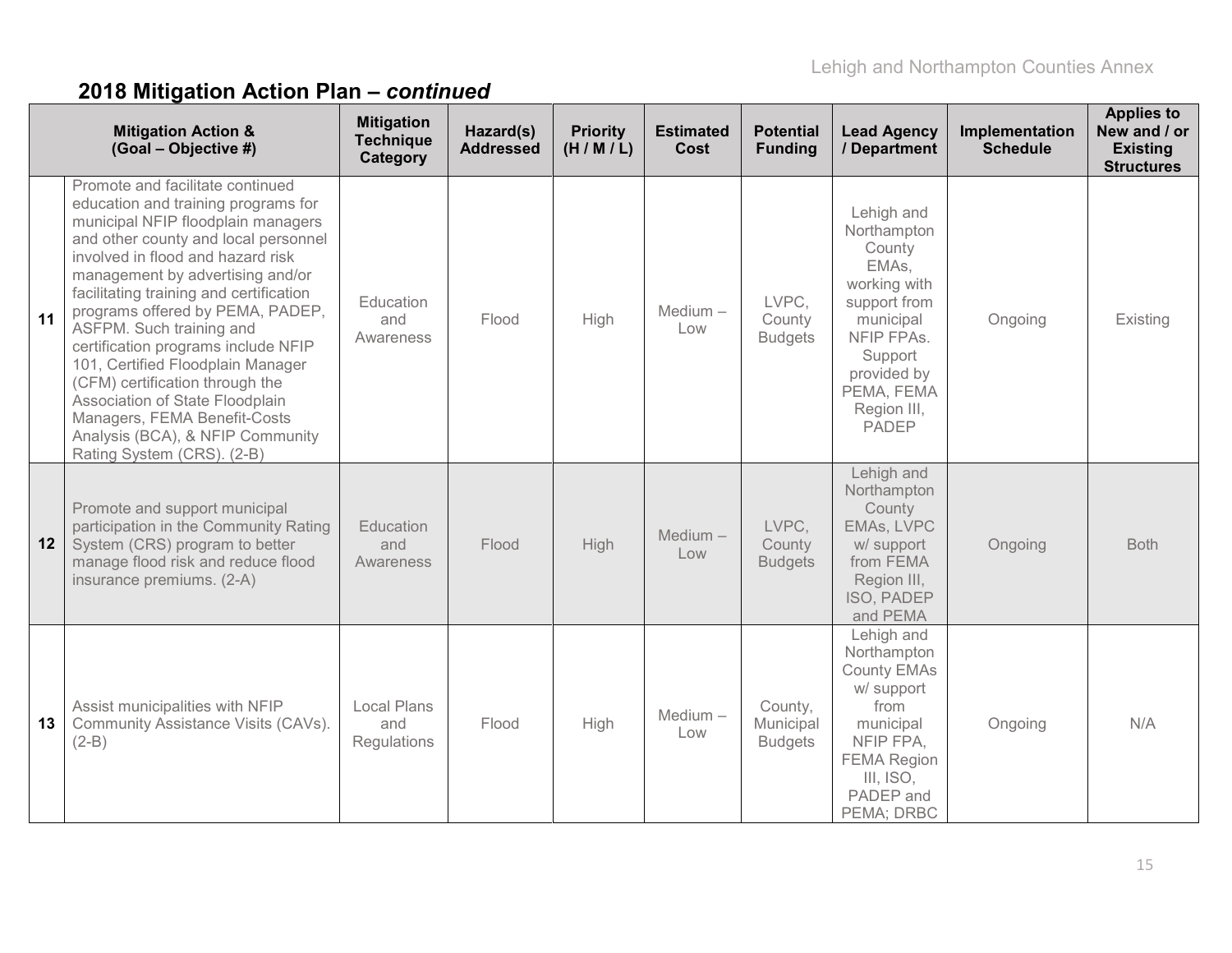|                 | <b>Mitigation Action &amp;</b><br>(Goal - Objective #)                                                                                                | <b>Mitigation</b><br><b>Technique</b><br>Category                             | Hazard(s)<br><b>Addressed</b> | <b>Priority</b><br>(H/M/L) | <b>Estimated</b><br>Cost | <b>Potential</b><br><b>Funding</b>                                                             | <b>Lead Agency</b><br>/ Department                                             | Implementation<br><b>Schedule</b> | <b>Applies to</b><br>New and /<br>or Existing<br><b>Structures</b> |
|-----------------|-------------------------------------------------------------------------------------------------------------------------------------------------------|-------------------------------------------------------------------------------|-------------------------------|----------------------------|--------------------------|------------------------------------------------------------------------------------------------|--------------------------------------------------------------------------------|-----------------------------------|--------------------------------------------------------------------|
|                 | Integrate/coordinate the findings and recommendations of this HMP within the following regional, county and local planning and regulatory mechanisms: |                                                                               |                               |                            |                          |                                                                                                |                                                                                |                                   |                                                                    |
| 14a             | The "Lehigh Valley Comprehensive<br>Plan2030" - update with<br>FutureLV Plan 2019<br>$(6-A)$                                                          | <b>Local Plans</b><br>and<br>Regulations,<br>Natural<br>Systems<br>Protection | All Hazards                   | High                       | Medium                   | <b>LVPC</b><br><b>Budget</b>                                                                   | LVPC,<br>working with<br>counties and<br>municipalities                        | Short                             | N/A                                                                |
| <b>14b</b>      | <b>Local Comprehensive/Master Plans</b><br>$(6-A)$                                                                                                    | <b>Local Plans</b><br>and<br>Regulations,<br>Natural<br>Systems<br>Protection | All Hazards                   | High                       | Medium                   | LVPC.<br>Municipal<br><b>Budgets</b>                                                           | LVPC.<br>working with<br>municipalities                                        | Ongoing                           | N/A                                                                |
| 14 <sub>c</sub> | Capital Improvement Plans (6-C)                                                                                                                       | <b>Local Plans</b><br>and<br>Regulations                                      | All Hazards                   | High                       | Low                      | Local and<br>County<br>funding;<br>matching w/<br>available<br>State and<br>Federal<br>sources | County and<br><b>Municipalities</b>                                            | Ongoing                           | N/A                                                                |
| <b>14d</b>      | Watershed and Stream Corridor<br>Management Plans (6-C)                                                                                               | <b>Local Plans</b><br>and<br>Regulations,<br>Natural<br>Systems<br>Protection | Flood                         | High                       | Medium                   | LVPC.<br>Municipal<br><b>Budgets</b>                                                           | LVPC.<br>working with<br>municipalities                                        | Ongoing                           | N/A                                                                |
| <b>14e</b>      | <b>Comprehensive Emergency</b><br>Management Plans (6-D)                                                                                              | <b>Local Plans</b><br>and<br>Regulations                                      | All Hazards                   | High                       | Low                      | County,<br>Municipal<br><b>Budgets</b>                                                         | Lehigh and<br>Northampton<br>County<br>EMAs,<br>working with<br>municipalities | Ongoing                           | N/A                                                                |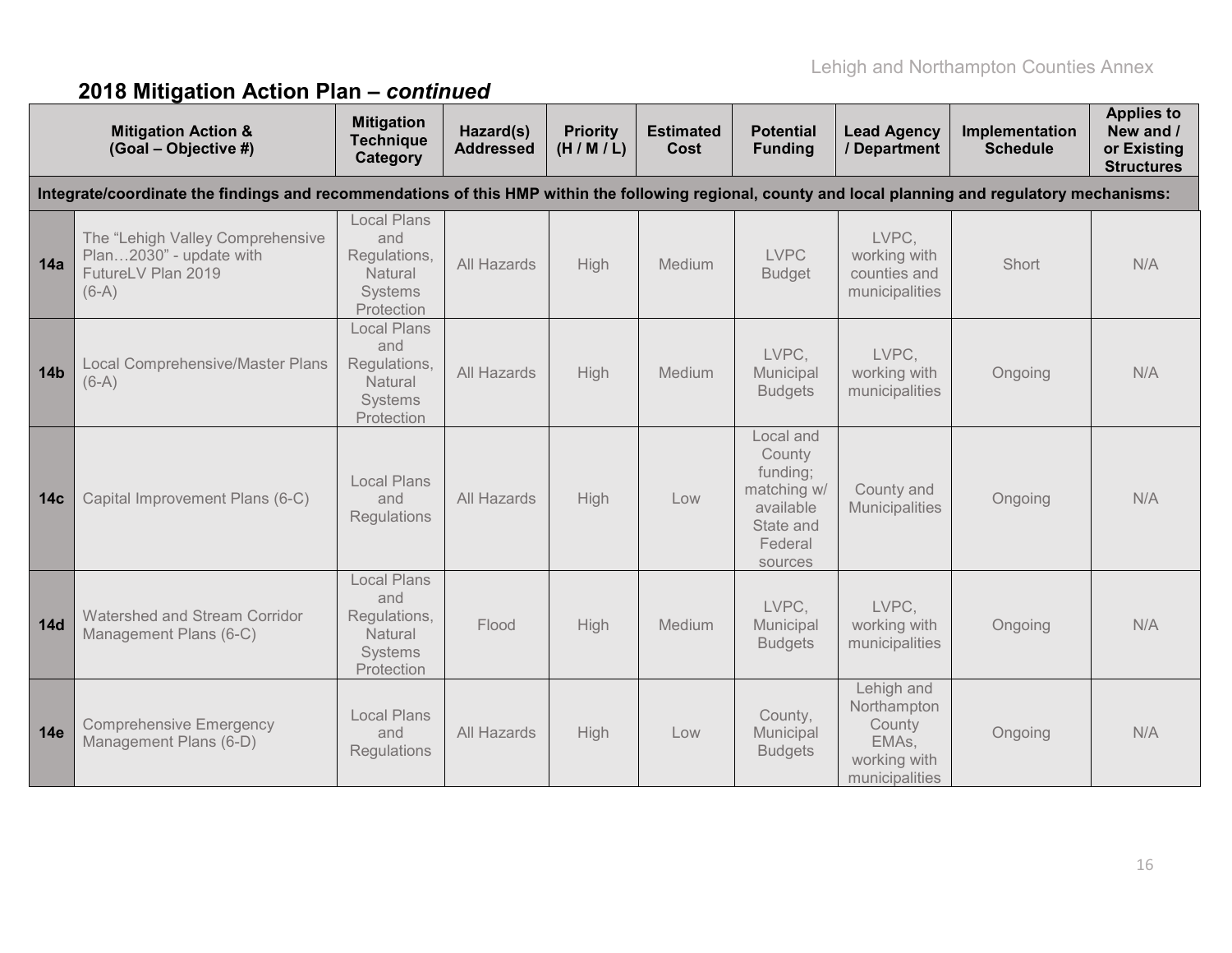|     | <b>Mitigation Action &amp;</b><br>(Goal - Objective #)                                                                                                                                             | <b>Mitigation</b><br><b>Technique</b><br>Category                                    | Hazard(s)<br><b>Addressed</b> | <b>Priority</b><br>(H/M/L) | <b>Estimated</b><br><b>Cost</b>    | <b>Potential</b><br><b>Funding</b>                                                                                 | <b>Lead Agency</b><br>/ Department                                                                                                                               | Implementation<br><b>Schedule</b>               | <b>Applies to</b><br>New and /<br>or Existing<br><b>Structures</b> |
|-----|----------------------------------------------------------------------------------------------------------------------------------------------------------------------------------------------------|--------------------------------------------------------------------------------------|-------------------------------|----------------------------|------------------------------------|--------------------------------------------------------------------------------------------------------------------|------------------------------------------------------------------------------------------------------------------------------------------------------------------|-------------------------------------------------|--------------------------------------------------------------------|
|     | Integrate/coordinate the findings and recommendations of this HMP within the following regional, county and local planning and regulatory mechanisms:                                              |                                                                                      |                               |                            |                                    |                                                                                                                    |                                                                                                                                                                  |                                                 |                                                                    |
| 14f | Act 167 Stormwater Management<br>Plans $(6-C)$                                                                                                                                                     | <b>Local Plans</b><br>and<br>Regulations,<br>Natural<br><b>Systems</b><br>Protection | Flood                         | High                       | Medium $-$<br>High                 | <b>State</b><br>funding<br>(suspended)                                                                             | LVPC.<br>working with<br>counties and<br>municipalities                                                                                                          | Pending re -<br>instatement of<br>state funding | N/A                                                                |
| 14g | HUD/CDBG Action Plan(s) -<br>maintain CDBG action plans to<br>support mitigation (6-C)                                                                                                             | <b>Local Plans</b><br>and<br>Regulations,<br>Natural<br>Systems<br>Protection        | Flood                         | High                       | Medium                             | County for<br>maintenance<br>of Action<br>Plans                                                                    | NC DCED,<br>LC DCED                                                                                                                                              | Ongoing                                         | Existing                                                           |
| 14h | Fully integrate hazard mitigation<br>planning with infrastructure<br>planning and funding for roads;<br>bridges; transit; sewer, water and<br>Stormwater facilities, and other<br>utilities. (6-A) | <b>Local Plans</b><br>and<br>Regulations                                             | All Hazards                   | High                       | High                               | Federal,<br>State, Local                                                                                           | LVPC, LVTS,<br>LV Regional<br>Partnership                                                                                                                        | Long-Term DOF                                   | <b>Both</b>                                                        |
| 15  | Lead and support the<br>implementation, monitoring,<br>maintenance and update of this Plan<br>$(5-B)$                                                                                              | All                                                                                  | All Hazards                   | High                       | Low-High<br>(for 5 year<br>update) | LVPC,<br>County,<br>Municipal<br>Budgets,<br><b>FEMA</b><br>Mitigation<br>Grant<br>Funding for<br>5-year<br>update | LCEMA&<br><b>NCEMS</b><br>jointly<br>working w/<br>the HazMit<br>Plan Admin.<br>Planning<br>Team,<br>participating<br>jurisdictions,<br>PEMA, FEMA<br>Region III | Ongoing                                         | N/A                                                                |
| 16  | Cont. to provide representation &<br>support of local/regional flood &<br>watershed committees' commissions<br>& task forces (e.g., Delaware River<br>Basin Commission). (2-B)                     | Education<br>and<br>Awareness                                                        | All Hazards                   | High                       | $Low -$<br>Medium                  | LVPC.<br>County<br><b>Budgets</b>                                                                                  | Lehigh and<br>Northampton<br>County<br>EMAs, LVPC                                                                                                                | Ongoing                                         | N/A                                                                |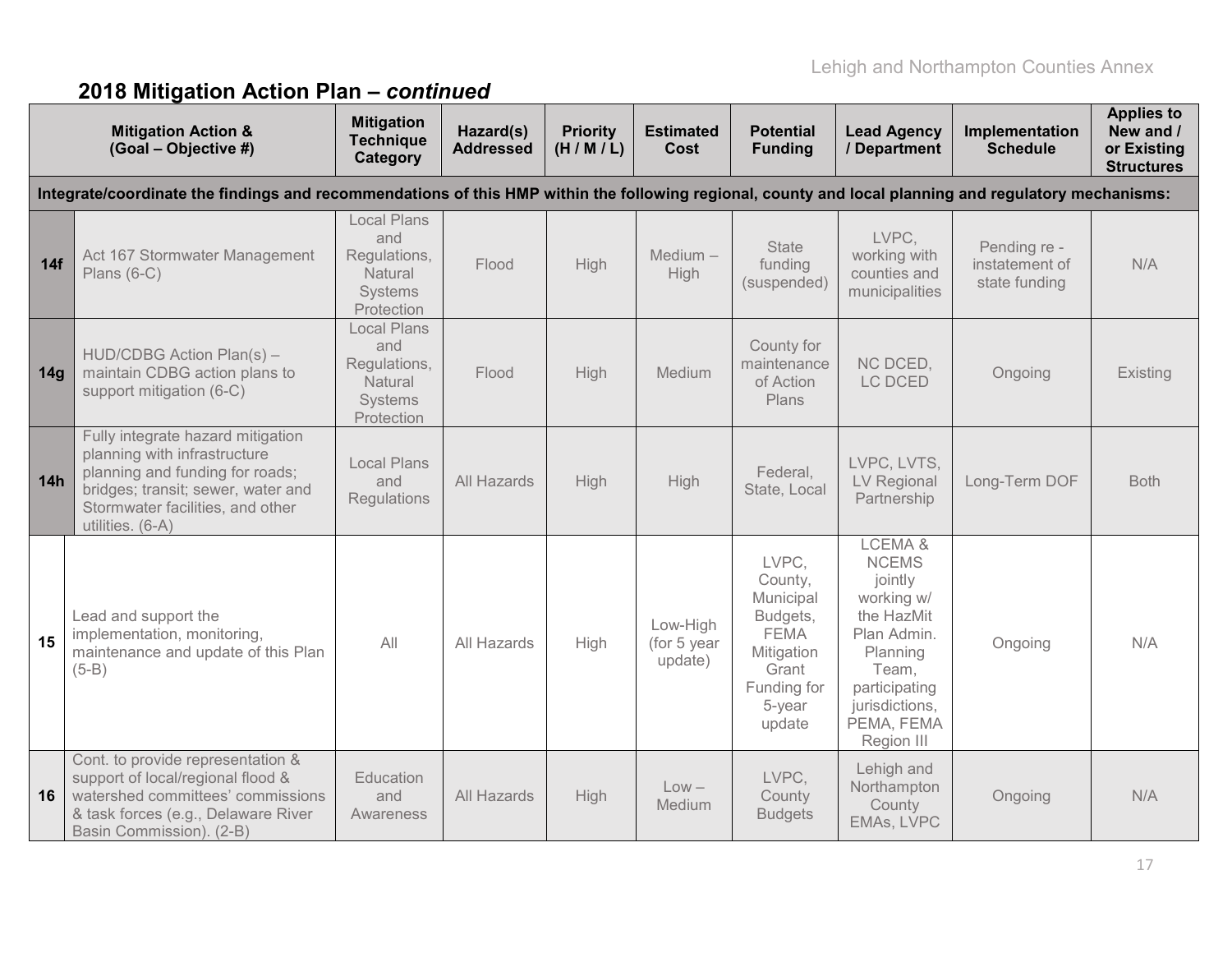|    | <b>Mitigation Action &amp;</b><br>(Goal - Objective #)                                                                                                                                                                                                                                                                                                                                                                                                                                                                                                                                                                                                                                                                                                                                                                                                                                                                                                                                                                               | <b>Mitigation</b><br><b>Technique</b><br>Category | Hazard(s)<br><b>Addressed</b>    | <b>Priority</b><br>(H/M/L) | <b>Estimated</b><br>Cost | <b>Potential</b><br><b>Funding</b> | <b>Lead Agency</b><br>/ Department                                                                          | Implementation<br><b>Schedule</b> | <b>Applies to</b><br>New and / or<br><b>Existing</b><br><b>Structures</b> |
|----|--------------------------------------------------------------------------------------------------------------------------------------------------------------------------------------------------------------------------------------------------------------------------------------------------------------------------------------------------------------------------------------------------------------------------------------------------------------------------------------------------------------------------------------------------------------------------------------------------------------------------------------------------------------------------------------------------------------------------------------------------------------------------------------------------------------------------------------------------------------------------------------------------------------------------------------------------------------------------------------------------------------------------------------|---------------------------------------------------|----------------------------------|----------------------------|--------------------------|------------------------------------|-------------------------------------------------------------------------------------------------------------|-----------------------------------|---------------------------------------------------------------------------|
| 17 | Continue participation in the NOAA<br>"Storm Ready" program to enhance<br>County/community resilience to<br>severe storms. "Storm Ready"<br>communities are better prepared to<br>save lives from the onslaught of<br>severe weather through advanced<br>planning, education and awareness.<br>Participation in the NOAA "Storm<br>Ready" program includes providing<br>information on the "Storm Ready"<br>program, facilitating public outreach<br>and awareness programs, and<br>supporting community storm risk<br>reduction activities as appropriate.<br>Specific actions addressed by "Storm<br>Ready" participation include<br>establishing a 24-hour Warning<br>Point, increasing the number of ways<br>EOCs receive NWS warnings,<br>increasing the number of ways to<br>disseminate warnings, monitoring<br>hydro-meteorological data, providing<br>annual weather safety talks, training<br>weather spotters, creating a formal<br>hazardous weather plan, hosting<br>annual visits by NWS to<br>communities, etc. (8-A) | Education<br>and<br>Awareness                     | Flood,<br>Winter<br><b>Storm</b> | <b>High</b>                | $Low -$<br>Medium        | County<br><b>Budgets</b>           | Lehigh and<br>Northampton<br>County<br>EMAs, with<br>support from<br>NWS.<br>PEMA,<br>FEMA,<br><b>PADEP</b> | Ongoing                           | N/A                                                                       |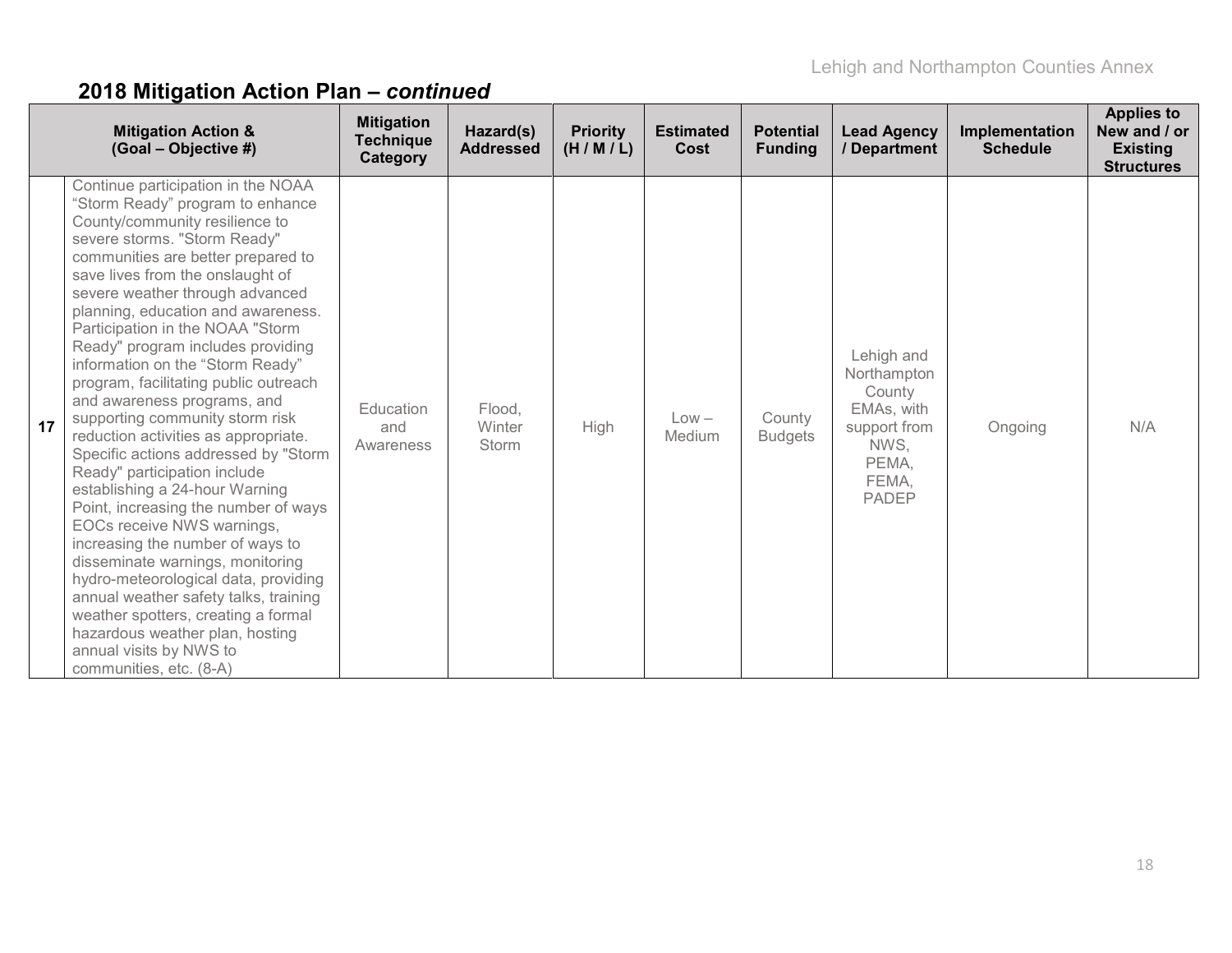|    | <b>Mitigation Action &amp;</b><br>(Goal - Objective #)                                                                                                                                                                                                                                                                                                                                                                                                                                                                                                                                                                                          | <b>Mitigation</b><br><b>Technique</b><br>Category | Hazard(s)<br><b>Addressed</b> | <b>Priority</b><br>(H/M/L) | <b>Estimated</b><br>Cost | <b>Potential</b><br><b>Funding</b> | Lead<br>Agency /<br><b>Department</b>                                                                                                                      | Implementation<br><b>Schedule</b> | <b>Applies to</b><br>New and /<br>or Existing<br><b>Structures</b> |
|----|-------------------------------------------------------------------------------------------------------------------------------------------------------------------------------------------------------------------------------------------------------------------------------------------------------------------------------------------------------------------------------------------------------------------------------------------------------------------------------------------------------------------------------------------------------------------------------------------------------------------------------------------------|---------------------------------------------------|-------------------------------|----------------------------|--------------------------|------------------------------------|------------------------------------------------------------------------------------------------------------------------------------------------------------|-----------------------------------|--------------------------------------------------------------------|
| 18 | Support communities in the<br>Lehigh Valley with participation<br>in FEMA mitigation grant<br>programs. Specific support<br>activities shall include: 1)<br>Forwarding grant program<br>announcements provided by<br>PEMA and/or FEMA to<br>appropriate municipal<br>representatives in a timely<br>manner. 2) Posting and<br>maintaining grant<br>announcements and associated<br>documents, forms, etc. on the<br>LV HMP webpage. 3)<br>Supporting PEMA and or FEMA-<br>sponsored public outreach for<br>available grant opportunities,<br>including RL/SRL outreach. 4)<br>Providing municipalities with<br>grant application support. (8-A) | Education<br>and<br><b>Awareness</b>              | All Hazards                   | <b>High</b>                | Medium                   | County<br><b>Budgets</b>           | Lehigh and<br>Northampton<br>County<br>EMAs:<br>support from<br>PEMA and<br><b>FEMA</b><br>Region<br>$\mathbf{III}$                                        | Ongoing                           | Existing                                                           |
| 19 | Continue to identify vulnerable<br>county-owned structures and<br>infrastructure, develop and<br>prioritize appropriate mitigation<br>projects, and implement projects<br>as funding is appropriated. (3-A)                                                                                                                                                                                                                                                                                                                                                                                                                                     | <b>Structure</b><br>and<br>Infrastructure         | All Hazards                   | <b>Medium</b>              | $Median -$<br>High       | County<br><b>Budgets</b>           | Lehigh and<br>Northampton<br>County<br>EMAs:<br>working with<br>county<br>departments<br>and agencies<br>with critical<br>facilities and<br>infrastructure | Ongoing                           | Existing                                                           |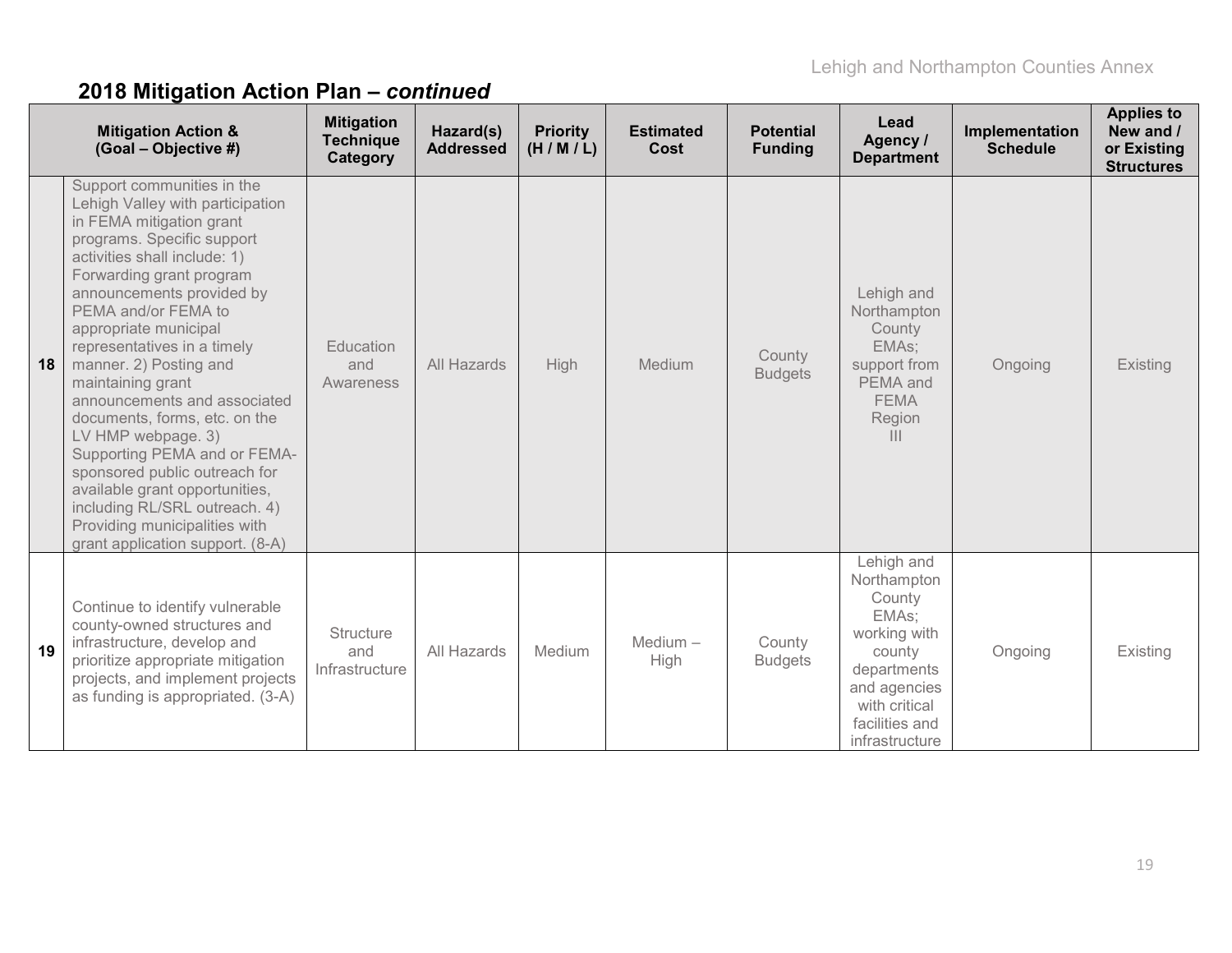|    | <b>Mitigation Action &amp;</b><br>(Goal - Objective #)                                                                                                                                                                                                                                                                                                                                     | <b>Mitigation</b><br><b>Technique</b><br>Category | Hazard(s)<br><b>Addressed</b>        | <b>Priority</b><br>(H/M/L) | <b>Estimated Cost</b>                                                         | <b>Potential</b><br><b>Funding</b>                                       | Lead<br>Agency /<br><b>Department</b>                                                                                 | Implementation<br><b>Schedule</b> | <b>Applies to</b><br>New and /<br>or Existing<br><b>Structures</b> |
|----|--------------------------------------------------------------------------------------------------------------------------------------------------------------------------------------------------------------------------------------------------------------------------------------------------------------------------------------------------------------------------------------------|---------------------------------------------------|--------------------------------------|----------------------------|-------------------------------------------------------------------------------|--------------------------------------------------------------------------|-----------------------------------------------------------------------------------------------------------------------|-----------------------------------|--------------------------------------------------------------------|
| 20 | Work with utility companies<br>and owners/operators of<br>critical facilities to identify<br>and underground important<br>utility lines (esp. those<br>serving critical facilities).<br>Identify and explore potential<br>funding programs, including<br>public/private partnerships,<br>to implement utility<br>hardening projects. (3-A)                                                 | Education<br>and<br>Awareness                     | Windstorm,<br>Winter<br><b>Storm</b> | Medium                     | Medium<br>(identification of<br>projects);<br><b>High</b><br>(implementation) | County<br><b>Budgets to</b><br>identify;<br>Implementation<br><b>TBD</b> | <b>County EMAs</b><br>and DPWs,<br>working with<br>utilities and<br>owners/<br>operators of<br>critical<br>facilities | Ongoing                           | Existing                                                           |
|    | Develop a program to improve the quality and consistency of public education and outreach for natural and non-natural hazard preparedness and<br>mitigation. Specific activities and aspects of this include the following activities and initiatives.                                                                                                                                     |                                                   |                                      |                            |                                                                               |                                                                          |                                                                                                                       |                                   |                                                                    |
| 21 | Leverage existing regional &<br>local meetings, conferences<br>and media outlets (social<br>media, local websites,<br>newsletters, email "blasts"<br>and mailings) to promote<br>awareness & understanding<br>of personal preparedness &<br>mitigation activities the<br>public can take to reduce or<br>eliminate the impact of<br>hazards on their services<br>and infrastructure. (8-B) | Education<br>and<br>Awareness                     | All Hazards                          | High                       | Low                                                                           | LVPC,<br>County,<br>Municipal<br><b>Budgets</b>                          | LVPC,<br>Lehigh and<br>Northampton<br>County<br>EMAs,<br>working with<br>municipalities                               | Ongoing                           | N/A                                                                |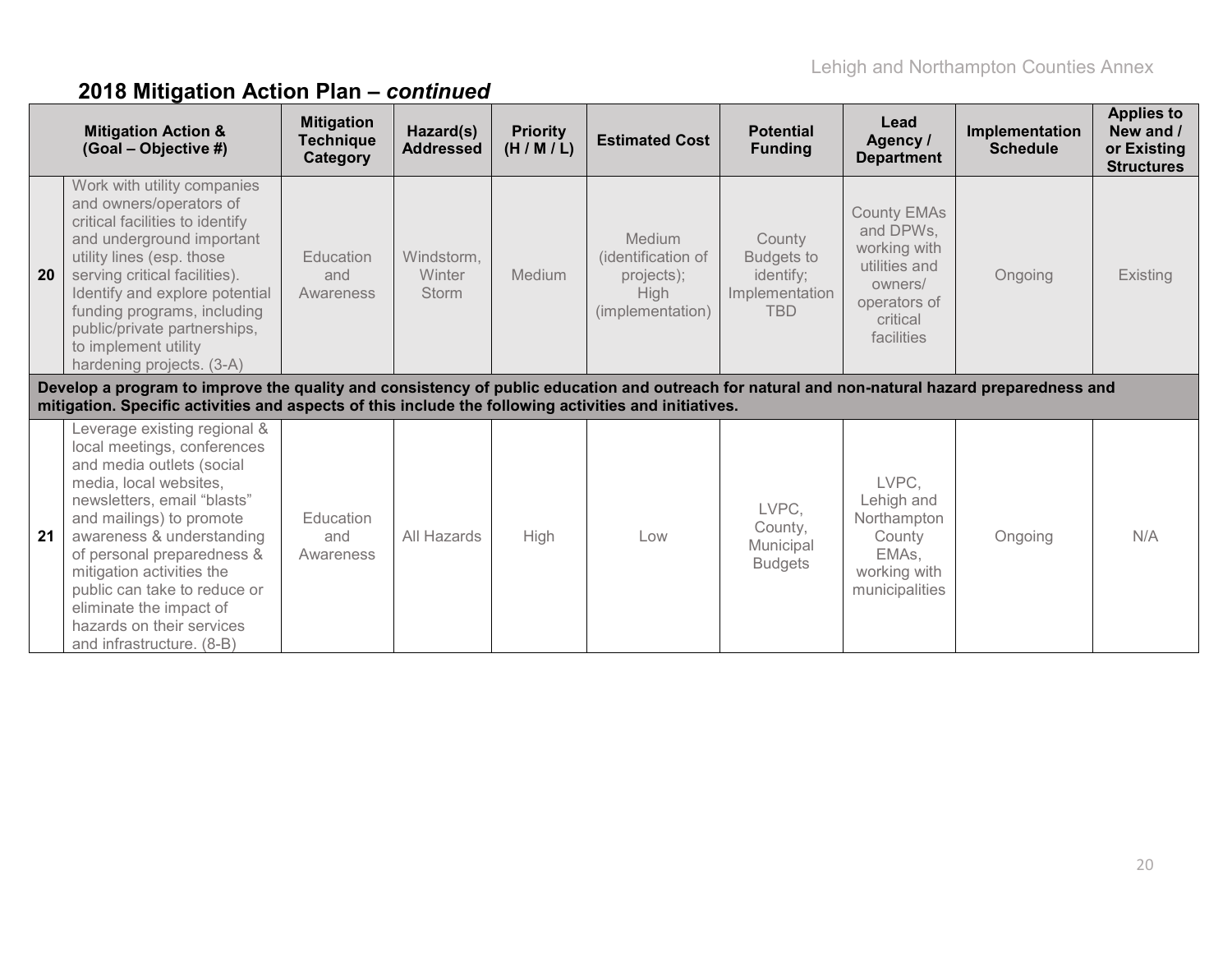|    | <b>Mitigation Action &amp;</b><br>(Goal - Objective #)                                                                                                                                                                                                                                                                                                                                                                                                      | <b>Mitigation</b><br><b>Technique</b><br>Category | Hazard(s)<br><b>Addressed</b> | <b>Priority</b><br>(H/M/L) | <b>Estimated</b><br>Cost | <b>Potential</b><br><b>Funding</b>                        | Lead<br>Agency /<br><b>Department</b>                                                                                   | Implementation<br><b>Schedule</b> | <b>Applies to</b><br>New and /<br>or Existing<br><b>Structures</b> |
|----|-------------------------------------------------------------------------------------------------------------------------------------------------------------------------------------------------------------------------------------------------------------------------------------------------------------------------------------------------------------------------------------------------------------------------------------------------------------|---------------------------------------------------|-------------------------------|----------------------------|--------------------------|-----------------------------------------------------------|-------------------------------------------------------------------------------------------------------------------------|-----------------------------------|--------------------------------------------------------------------|
| 22 | Migrate the Northampton<br><b>County Emergency</b><br><b>Management Services hazard</b><br>mitigation webpage to the<br>LVPC website: Lehigh County<br>and Northampton County to<br>create a link to this website on<br>their Emergency Management<br>websites. Promote publie<br>attention through periodic web<br>announcements and other<br>available media. Advise<br>municipalities to create links to<br>the LVPC website on their<br>websites. (8-A) | Education<br>and<br>Awareness                     | All Hazards                   | <b>High</b>                | $-$<br>Medium            | LVPC.<br>Gounty and<br><b>Municipal</b><br><b>Budgets</b> | LVPC, Lehigh<br><b>Northampton</b><br>County<br>EMA <sub>s</sub><br>working with<br>municipalities                      | Ongoing                           | N/A                                                                |
| 23 | Improve public understanding<br>of disaster preparedness and<br>what to do during an<br>emergency.<br>$(8-B)$                                                                                                                                                                                                                                                                                                                                               | Education<br>and<br>Awareness                     | All Hazards                   | High                       | $Low -$<br>Medium        | County,<br>Municipal<br><b>Budgets</b>                    | County<br>EMAs,<br>working w/<br>local EM,<br>police, fire &<br>Local<br>Emergency<br>Planning<br>Committees<br>(LEPCs) | Ongoing                           | N/A                                                                |
| 24 | Expand information on<br>emergency service for special<br>needs populations to cover all<br>of the Lehigh Valley. (1-C)                                                                                                                                                                                                                                                                                                                                     | Education<br>and<br>Awareness                     | All Hazards                   | High                       | $Low -$<br>Medium        | County<br><b>Budgets</b>                                  | Lehigh &<br>Northampton<br>County<br>EMAs,<br>County<br>Human<br><b>Services</b>                                        | Ongoing                           | N/A                                                                |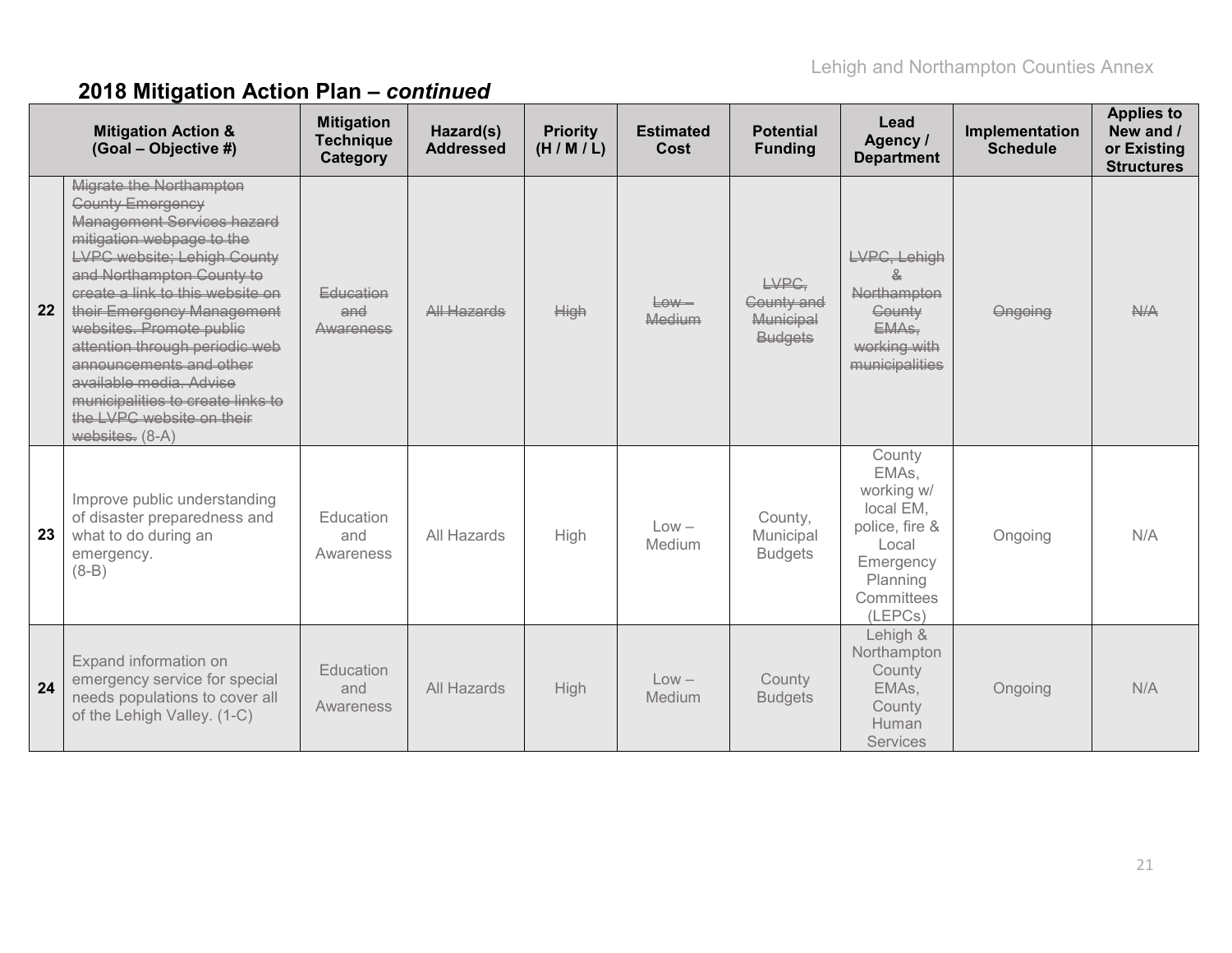|    | <b>Mitigation Action &amp;</b><br>(Goal - Objective #)                                                                                                                                                                                                                                                   | <b>Mitigation</b><br><b>Technique</b><br>Category | Hazard(s)<br><b>Addressed</b>                                                                                                     | <b>Priority</b><br>(H/M/L) | <b>Estimated</b><br>Cost | <b>Potential</b><br><b>Funding</b>     | Lead<br>Agency /<br><b>Department</b>               | Implementation<br><b>Schedule</b> | <b>Applies to</b><br>New and /<br>or Existing<br><b>Structures</b> |
|----|----------------------------------------------------------------------------------------------------------------------------------------------------------------------------------------------------------------------------------------------------------------------------------------------------------|---------------------------------------------------|-----------------------------------------------------------------------------------------------------------------------------------|----------------------------|--------------------------|----------------------------------------|-----------------------------------------------------|-----------------------------------|--------------------------------------------------------------------|
| 25 | Incorporate the public<br>education, awareness,<br>preparedness and personal<br>mitigation information provided<br>by Pennsylvania Power and<br>Light (PPL). (8-B)                                                                                                                                       | Education<br>and<br>Awareness                     | Windstorm,<br>Winter Storm,<br>Fire (Urban/<br>Structural),<br>Environmental<br>Hazards/<br>Explosion,<br>Utility<br>Interruption | High                       | Low                      | County<br><b>Budgets</b>               | Lehigh and<br>Northampton<br>County EMAs            | Short                             | N/A                                                                |
| 26 | Work with utilities to enhance<br>programs to keep trees from<br>threatening lives, property, and<br>public infrastructure during<br>storm events, including tree<br>trimming and removal<br>programs. (3-A)                                                                                             | <b>Structure</b><br>and<br>Infrastructure         | Windstorm,<br><b>Winter Storm</b>                                                                                                 | <b>Medium</b>              | $Median -$<br>High       | Current<br>funding<br>sources          | <b>County EMAs</b><br>and DPWs,<br><b>Utilities</b> | Ongoing                           | <b>Existing</b>                                                    |
| 27 | Improve communication and<br>coordination between NC<br>DCED, NC Department of<br>Human Services (NC DHS),<br>NCEMS, LCEMA, particularly<br>to support response and post-<br>disaster recovery efforts<br>(human services, small<br>business recovery assistance,<br>& donations management).<br>$(7-A)$ | Education<br>and<br>Awareness                     | All Hazards                                                                                                                       | Medium                     | Medium                   | County,<br>Municipal<br><b>Budgets</b> | NCEMS,<br>LCEMA, NC<br>DCED, NC<br><b>DHS</b>       | Short                             | N/A                                                                |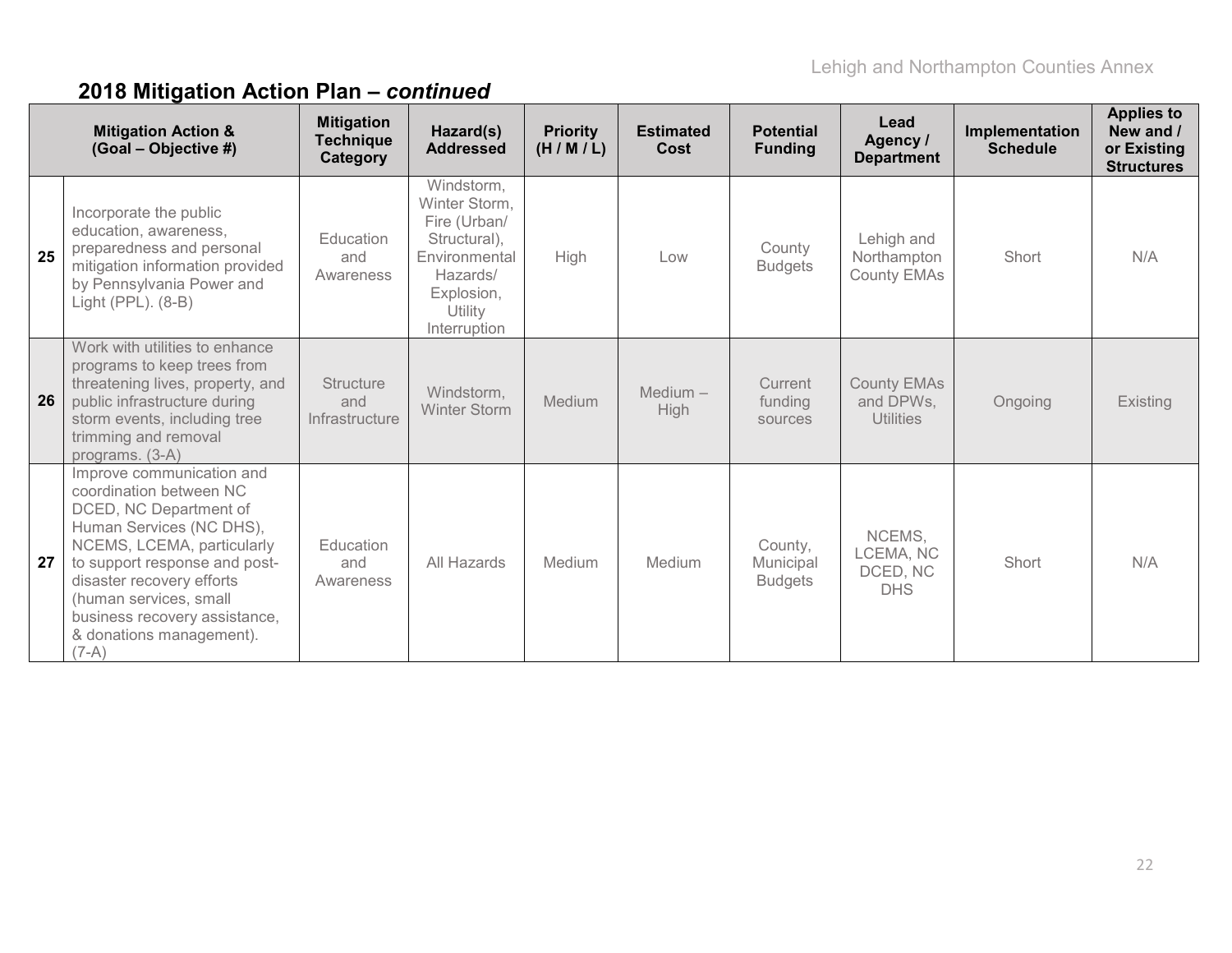|    | <b>Mitigation Action &amp;</b><br>(Goal - Objective #)                                                                                                                                                                                                                                                                                                                                                                                                                                                                                                                                               | <b>Mitigation</b><br><b>Technique</b><br>Category | Hazard(s)<br><b>Addressed</b> | <b>Priority</b><br>(H/M/L) | <b>Estimated</b><br>Cost | <b>Potential</b><br><b>Funding</b>                                                     | Lead<br>Agency /<br><b>Department</b>                                                                                        | Implementation<br><b>Schedule</b> | <b>Applies to</b><br>New and /<br>or Existing<br><b>Structures</b> |
|----|------------------------------------------------------------------------------------------------------------------------------------------------------------------------------------------------------------------------------------------------------------------------------------------------------------------------------------------------------------------------------------------------------------------------------------------------------------------------------------------------------------------------------------------------------------------------------------------------------|---------------------------------------------------|-------------------------------|----------------------------|--------------------------|----------------------------------------------------------------------------------------|------------------------------------------------------------------------------------------------------------------------------|-----------------------------------|--------------------------------------------------------------------|
| 28 | Northampton County to<br>maintain and train (through<br>ESF-16 and the Regional<br><b>Catastrophic Planning Task</b><br>force), and Lehigh County to<br>maintain and train (through<br>ESF-15), a donations/volunteer<br>management program to<br>improve the receipt and<br>allocation of donations (e.g.<br>equipment, supplies, water,<br>food, clothes), and the<br>deployment of volunteer<br>resources during disaster<br>recovery. This may include<br>identifying and training<br>volunteers to manage the<br>program, and establishing<br>donation/volunteer<br>management center(s). (7-D) | Education<br>and<br>Awareness                     | All Hazards                   | <b>High</b>                | $Median -$<br>High       | County<br>Budgets;<br>supported<br>by Federal<br>& State EM<br>funding as<br>available | NCEMS,<br>LCEMA, NC<br>DCED, NC<br>DHS; working<br>w/ the Lehigh<br>Valley<br><b>Disaster</b><br><b>Relief Task</b><br>Force | Ongoing                           | N/A                                                                |
| 29 | Lehigh County EMA to continue<br>their efforts to recruit<br>individuals for the following<br>programs: Citizen Corps<br>Council, ReadyPackGo,<br><b>Community Emergency</b><br>Response Team (CERT) and<br>update and expand programs<br>for those with access and<br>functional needs. (7-D)                                                                                                                                                                                                                                                                                                       | Education<br>and<br>Awareness                     | All Hazards                   | $Median -$<br>High         | $Low -$<br>Medium        | County<br><b>Budget</b>                                                                | Lehigh<br>County<br>EMA,<br>partnering<br>with Lehigh<br><b>Valley Center</b><br>for<br>Independent<br>Living                | Ongoing                           | N/A                                                                |
| 30 | County EMAs to continue their<br>efforts at identifying and<br>partnering w/ owners/operators<br>of critical facilities as necessary<br>to provide adequate planning<br>and protection. (3-A)                                                                                                                                                                                                                                                                                                                                                                                                        | <b>Structure</b><br>and<br>Infrastructure         | All Hazards                   | Medium                     | Low                      | County<br><b>Budgets</b>                                                               | Lehigh and<br>Northampton<br><b>County EMAs</b>                                                                              | Ongoing                           | Existing                                                           |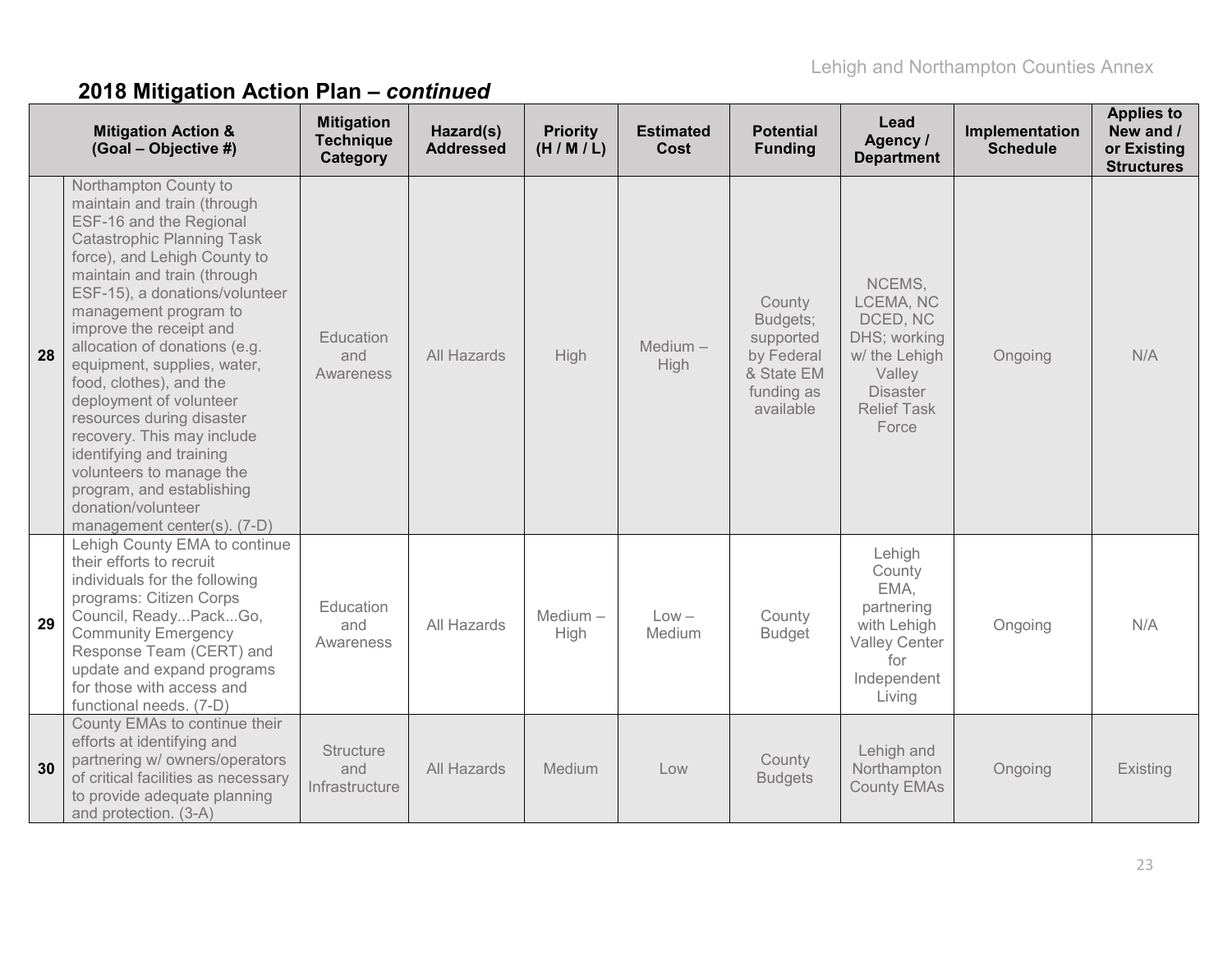| <b>Mitigation Action &amp;</b><br>(Goal - Objective #) |                                                                                                                                                                                                                                  | <b>Mitigation</b><br><b>Technique</b><br>Category | Hazard(s)<br><b>Addressed</b>                                    | <b>Priority</b><br>(H/M/L) | <b>Estimated</b><br>Cost | <b>Potential</b><br><b>Funding</b>                                                            | Lead<br>Agency /<br><b>Department</b>                                               | Implementation<br><b>Schedule</b> | <b>Applies to</b><br>New and /<br>or Existing<br><b>Structures</b> |
|--------------------------------------------------------|----------------------------------------------------------------------------------------------------------------------------------------------------------------------------------------------------------------------------------|---------------------------------------------------|------------------------------------------------------------------|----------------------------|--------------------------|-----------------------------------------------------------------------------------------------|-------------------------------------------------------------------------------------|-----------------------------------|--------------------------------------------------------------------|
| 31                                                     | Develop evacuation plans,<br>routes, policies, & procedures<br>for the full range of<br>contingencies & geographic<br>areas of the Lehigh Valley. (7-<br>B)                                                                      | Education<br>and<br>Awareness                     | All Hazards                                                      | Medium                     | Medium -<br>High         | County<br><b>Budgets</b>                                                                      | Lehigh and<br>Northampton<br><b>County EMAs</b>                                     | Short                             | N/A                                                                |
| 32                                                     | Develop county-level debris<br>management plans for the<br>Lehigh Valley. (7-B)                                                                                                                                                  | <b>Local Plans</b><br>and<br>Regulations          | Flood,<br>Windstorm,<br><b>Winter Storm</b>                      | Low-<br><b>Medium</b>      | Medium                   | County<br>Budgets,<br><b>FEMA</b><br><b>EMPG</b>                                              | Lehigh and<br>Northampton<br><b>County EMAs</b>                                     | Long-term                         | N/A                                                                |
| 33                                                     | Identify areas & specific<br>residents who would need<br>evacuation assistance.<br>including residents who lack<br>transportation, &develop<br>evacuation assistance plans.<br>$(1-C)$                                           | Education<br>and<br>Awareness                     | All Hazards                                                      | Medium -<br>High           | $Low -$<br>Medium        | County<br>Budgets,<br><b>FEMA</b><br><b>EMPG</b>                                              | LC & NC<br>EMAs,<br>working w/<br>County<br>Human<br>Services and<br>municipalities | Short                             | N/A                                                                |
| 34                                                     | Improve coordination and<br>cooperation with colleges and<br>universities in the Lehigh Valley<br>to address their emergency<br>management & service's<br>needs, including mass<br>gatherings /civil disturbance<br>risks. (7-A) | Education<br>and<br>Awareness                     | All Hazards,<br>spec. Civil<br>Disturbance/<br>Mass<br>Gathering | <b>High</b>                | Low                      | County<br><b>Budgets</b>                                                                      | LC & NC<br>EMAs,<br>working w/<br>college &<br>university<br>emergency<br>services  | Ongoing                           | N/A                                                                |
| 35                                                     | Continue to design<br>replacement bridges to Federal<br>and State standards. (3-A)                                                                                                                                               | Structure<br>and<br>Infrastructure                | Flood                                                            | High                       | High                     | <b>FEMA</b><br>Mitigation<br>Grant<br>Programs,<br>County<br><b>Budget for</b><br>local share | Northampton<br>County DPW                                                           | Ongoing                           | Existing                                                           |
| 36                                                     | Enhance the County website to<br>create a place to consolidate<br>public information related to<br>disaster response and recovery<br>$(8-A)$                                                                                     | Education<br>and<br>Awareness                     | All Hazards                                                      | Medium                     | Low                      | County<br><b>Budget</b>                                                                       | Lehigh<br><b>County EMA</b>                                                         | 2019                              | N/A                                                                |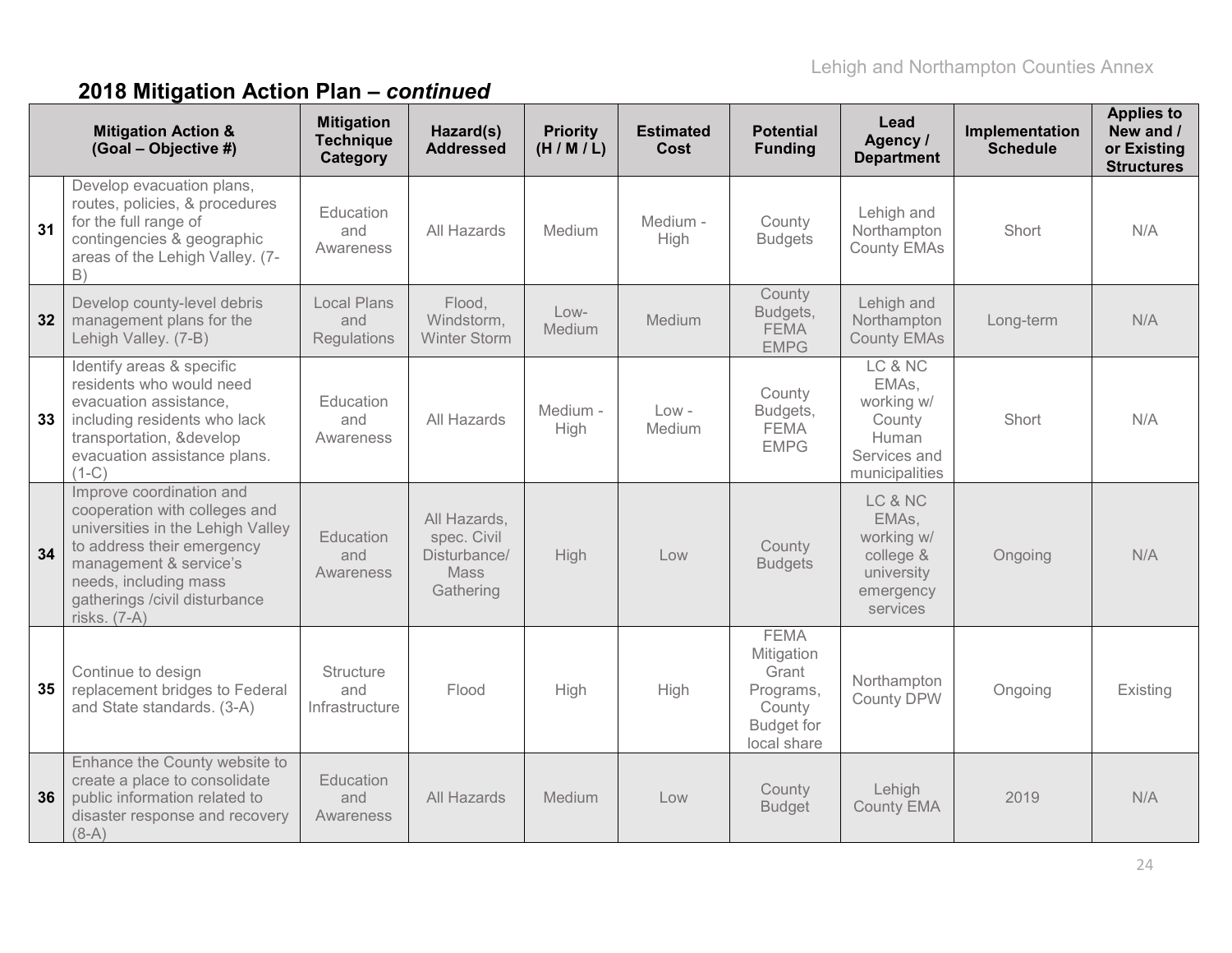|    | <b>Mitigation Action &amp;</b><br>(Goal - Objective #)                                                                                                                                                                                     | <b>Mitigation</b><br><b>Technique</b><br>Category                        | Hazard(s)<br><b>Addressed</b>                                                                                                                                                                                                                  | <b>Priority</b><br>(H/M/L) | <b>Estimated</b><br>Cost | <b>Potential</b><br><b>Funding</b> | Lead<br>Agency /<br><b>Department</b>           | Implementation<br><b>Schedule</b>                                | <b>Applies to</b><br>New and /<br>or Existing<br><b>Structures</b> |
|----|--------------------------------------------------------------------------------------------------------------------------------------------------------------------------------------------------------------------------------------------|--------------------------------------------------------------------------|------------------------------------------------------------------------------------------------------------------------------------------------------------------------------------------------------------------------------------------------|----------------------------|--------------------------|------------------------------------|-------------------------------------------------|------------------------------------------------------------------|--------------------------------------------------------------------|
| 37 | Continue to review SARA site<br>plans to ensure they are<br>capturing critical facilities<br>surrounding their facility. (3-A)                                                                                                             | Structure and<br>Infrastructure                                          | Environmental<br>Hazards/<br>Explosion,<br>Terrorism                                                                                                                                                                                           | Medium                     | Low                      | County<br>Budgets/<br><b>LEPC</b>  | Lehigh and<br>Northampton<br><b>County EMAs</b> | Lehigh<br>County:<br>Ongoing;<br>Northampton<br>County:<br>Short | <b>Both</b>                                                        |
| 38 | Continue to provide County<br>Hazmat Team tours of large &<br>new SARA facilities w/in the<br>county to maintain<br>familiarization of facility layouts<br>and build working relationships<br>with facility owners and<br>operators. (7-A) | Structure and<br>Infrastructure,<br><b>Education</b><br>and<br>Awareness | Environmental<br>Hazards/<br>Explosion                                                                                                                                                                                                         | Low                        | Low                      | County<br><b>Budget</b>            | Lehigh<br><b>County EMA</b>                     | Ongoing                                                          | <b>Both</b>                                                        |
| 39 | <b>Revise Lehigh County</b><br>Evacuation Plan (7-B)                                                                                                                                                                                       | <b>Local Plans</b><br>and<br>Regulations                                 | Flood,<br>Wildfire,<br>Windstorm/<br>Tornado,<br>Dam Failure,<br>Environmental<br>Hazards/<br>Explosion,<br>Fire (Urban/<br>Structural),<br>Levee Failure,<br>Civil<br>Disturbance/<br>Mass<br>Gathering,<br>Nuclear<br>Incident,<br>Terrorism | Low                        | \$5,000                  | Grants                             | Lehigh<br>County EMA                            | Long-Term                                                        | N/A                                                                |
| 40 | Revise Mass Care and Shelter<br>Plans (7-B)                                                                                                                                                                                                | <b>Local Plans</b><br>and<br><b>Regulations</b>                          | All Hazards                                                                                                                                                                                                                                    | Low                        | Low                      | County<br><b>Budget</b>            | Lehigh<br><b>County EMA</b>                     | Ongoing                                                          | N/A                                                                |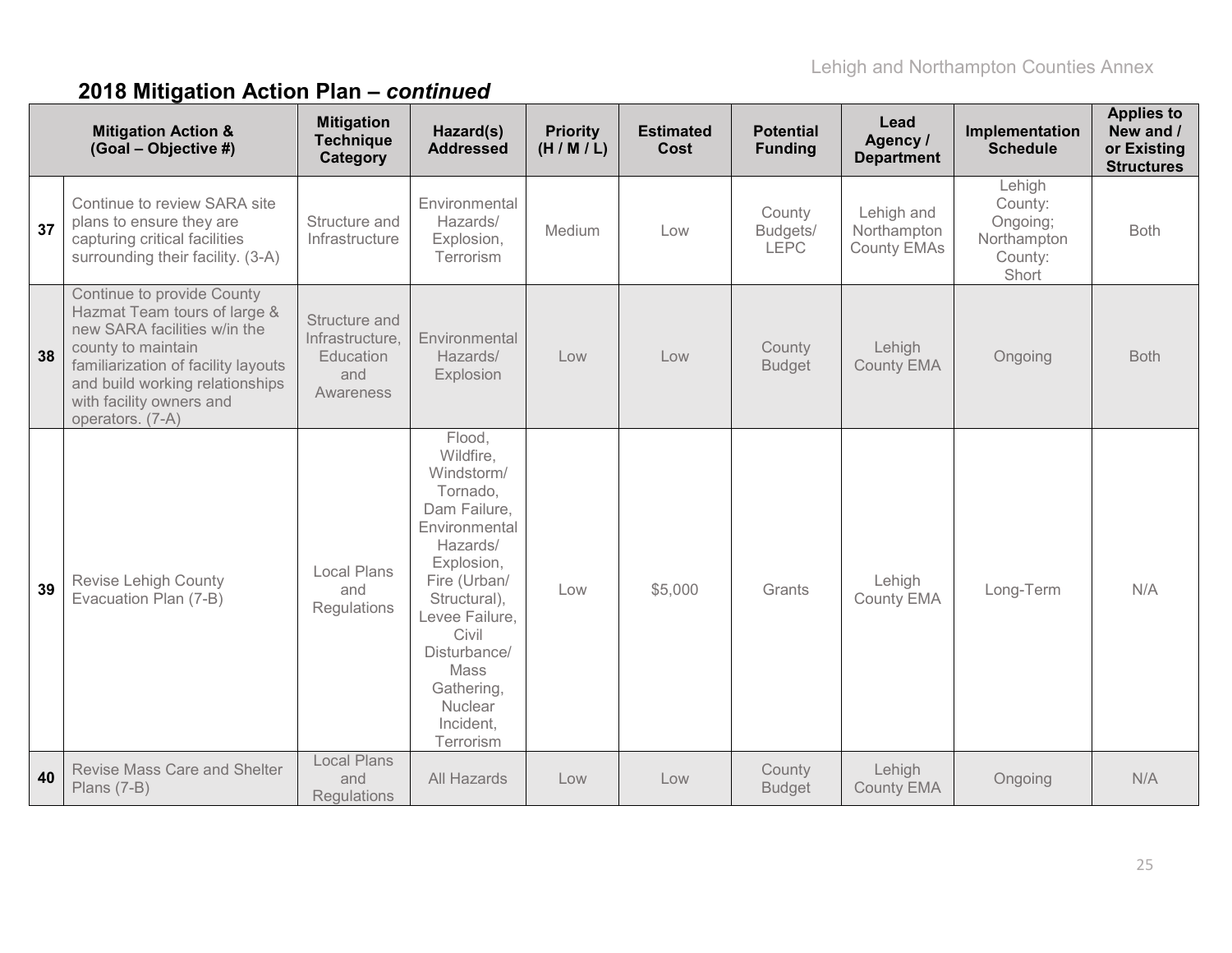|    | <b>Mitigation Action &amp;</b><br>(Goal - Objective #)                                                                                                                                                                                                                                                                                                                                                                             | <b>Mitigation</b><br><b>Technique</b><br>Category                          | Hazard(s)<br><b>Addressed</b>                | <b>Priority</b><br>(H/M/L)                                     | <b>Estimated</b><br>Cost | <b>Potential</b><br><b>Funding</b>                                                                                                                                                | Lead<br>Agency /<br><b>Department</b>                                                                              | Implementation<br><b>Schedule</b>                                | <b>Applies to</b><br>New and /<br>or Existing<br><b>Structures</b> |
|----|------------------------------------------------------------------------------------------------------------------------------------------------------------------------------------------------------------------------------------------------------------------------------------------------------------------------------------------------------------------------------------------------------------------------------------|----------------------------------------------------------------------------|----------------------------------------------|----------------------------------------------------------------|--------------------------|-----------------------------------------------------------------------------------------------------------------------------------------------------------------------------------|--------------------------------------------------------------------------------------------------------------------|------------------------------------------------------------------|--------------------------------------------------------------------|
| 41 | Work with American Red<br>Cross of the Lehigh Valley to<br>revise & update the Lehigh<br>County & Northampton<br>County list of Evacuation /<br>Warming Center &<br>Shelter locations. Conduct<br>Site Surveys for all facilities<br>on the current list & include<br>new facilities that may be<br>utilized during emergencies.<br>$(7-B)$                                                                                        | Education<br>and<br>Awareness                                              | All Hazards                                  | Lehigh<br>County:<br>High;<br>Northampton<br>County:<br>Medium | Low                      | LC:<br>County<br>Funding/<br>Staff Time, &<br>American<br><b>Red Cross</b><br>Staff /<br>Volunteer<br>Time:<br>NC: County<br><b>Budget</b>                                        | Lehigh and<br>Northampton<br>County<br>EMAs/<br>American<br><b>Red Cross</b>                                       | Lehigh<br>County:<br>Ongoing;<br>Northampton<br>County:<br>Short | N/A                                                                |
| 42 | Continue to train Local<br><b>Emergency Management</b><br>Coordinators, Community<br><b>Emergency Response Team</b><br>(CERT), Lehigh Valley<br><b>Community Animal Response</b><br>Team (CART), Allentown<br>Medical Reserve Corps and<br><b>Bethlehem Medical Reserve</b><br>Corps volunteers in<br>Evacuation / Warming Center<br>and Sheltering Operations,<br>and Points of Dispensing<br>Trainings and Exercises.<br>$(7-D)$ | Education<br>and<br>Awareness                                              | All Hazards                                  | $Low-$<br>Medium                                               | Low                      | County<br>Funding /<br><b>Staff</b><br>Time, Local<br>Hospitals,<br>American<br>Red Cross,<br>Allentown/<br><b>Bethlehem</b><br>Health<br><b>Bureaus and</b><br>Volunteer<br>Time | Lehigh<br>County<br>EMA,<br>Allentown/<br><b>Bethlehem</b><br>Health<br>Bureau and<br>American<br><b>Red Cross</b> | Ongoing                                                          | N/A                                                                |
| 43 | Continue to update Points of<br>Dispensing (POD) locations<br>and plans. (7-A)                                                                                                                                                                                                                                                                                                                                                     | <b>Local Plans</b><br>and<br>Regulations,<br>Education<br>and<br>Awareness | Pandemic and<br>Infectious<br><b>Disease</b> | Low                                                            | Low                      | County<br>Budget,<br>Allentown<br>Health Bur.,<br>Northeast<br><b>District</b><br>Office of<br>Dept. of<br>Health,<br><b>EMA</b>                                                  | LCEMA,<br>Allentown<br>Health<br>Bureau,<br>Northeast<br><b>District Office</b><br>of Dept. of<br>Health           | Ongoing                                                          | N/A                                                                |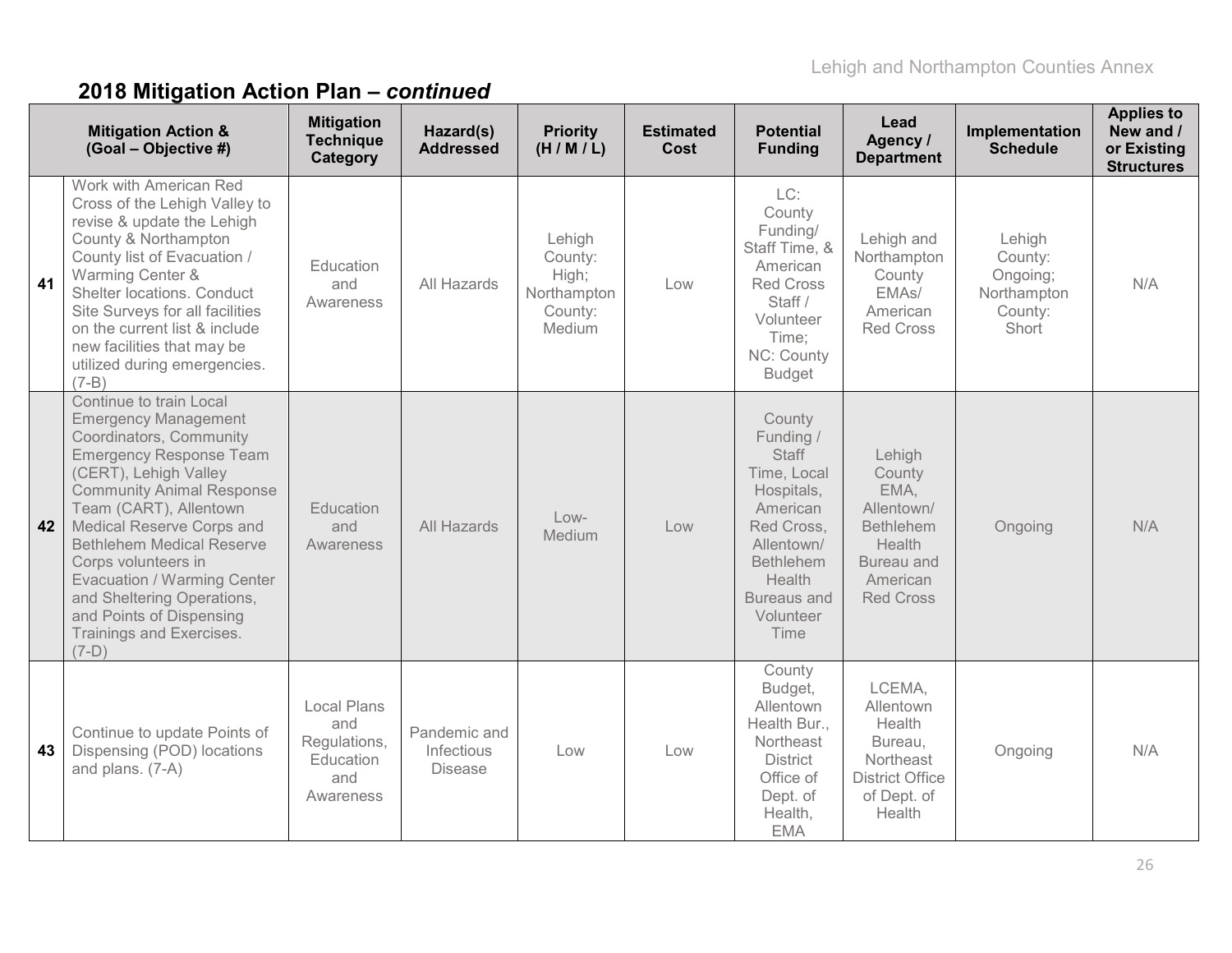|    | <b>Mitigation Action &amp;</b><br>(Goal - Objective #)                                                                                                                                                                                                                             | <b>Mitigation</b><br><b>Technique</b><br>Category | Hazard(s)<br><b>Addressed</b> | <b>Priority</b><br>(H/M/L) | <b>Estimated</b><br>Cost | <b>Potential</b><br><b>Funding</b> | Lead<br>Agency /<br><b>Department</b>                          | Implementation<br><b>Schedule</b> | <b>Applies to</b><br>New and /<br>or Existing<br><b>Structures</b> |
|----|------------------------------------------------------------------------------------------------------------------------------------------------------------------------------------------------------------------------------------------------------------------------------------|---------------------------------------------------|-------------------------------|----------------------------|--------------------------|------------------------------------|----------------------------------------------------------------|-----------------------------------|--------------------------------------------------------------------|
| 44 | Meet quarterly with Volunteer<br>Organizations Active in<br>Disaster (VOAD) partners to<br>maintain preparedness,<br>ensure situational awareness,<br>identify resource capabilities<br>and build stakeholder<br>relationships pre-disaster.<br>$(7-A)$                            | Education<br>and<br>Awareness                     | All Hazards                   | Medium                     | Low                      | County<br><b>Budgets</b>           | Lehigh and<br>Northampton<br>County<br>EMAs/PA-<br><b>VOAD</b> | Ongoing                           | N/A                                                                |
| 45 | Support resiliency of the<br>private sector through<br>information sharing,<br>partnership building, training<br>and education on<br>preparedness, Continuity of<br>Operations Planning (COOP),<br>mitigation principals and the<br>Lehigh Valley Hazard<br>Mitigation Plan. (7-C) | Education<br>and<br>Awareness                     | All Hazards                   | Ongoing                    | Low                      | County<br><b>Budget</b>            | Lehigh<br>County EMA                                           | Ongoing                           | <b>Both</b>                                                        |
| 46 | Create a hazard event<br>database to capture<br>description, severity, location,<br>impact and potential<br>loss/damage estimate from<br>an event. The data will be<br>utilized to update the hazard<br>analysis and mitigation<br>actions. (5-A)                                  | <b>Local Plans</b><br>and<br><b>Regulations</b>   | All Hazards                   | Medium                     | Low                      | County<br><b>Budget</b>            | Lehigh<br><b>County EMA</b>                                    | Short-<br>Term                    | <b>Both</b>                                                        |
| 47 | Provide training opportunities<br>for First Responder<br>community on Disability<br><b>Awareness and Cultural</b><br>Diversity. (7-A)                                                                                                                                              | Education<br>and<br>Awareness                     | All Hazards                   | Low                        | Low                      | County<br>Funding                  | Lehigh<br>County EMA                                           | Ongoing                           | N/A                                                                |
| 48 | <b>Conduct Mass Casualty</b><br>Exercises (7-A)                                                                                                                                                                                                                                    | Education<br>and<br>Awareness                     | All Hazards                   | Low                        | Low                      | <b>HSGP</b>                        | LCEMA.<br>Hospitals,<br>EMS, Fire<br>and Police                | Ongoing                           | N/A                                                                |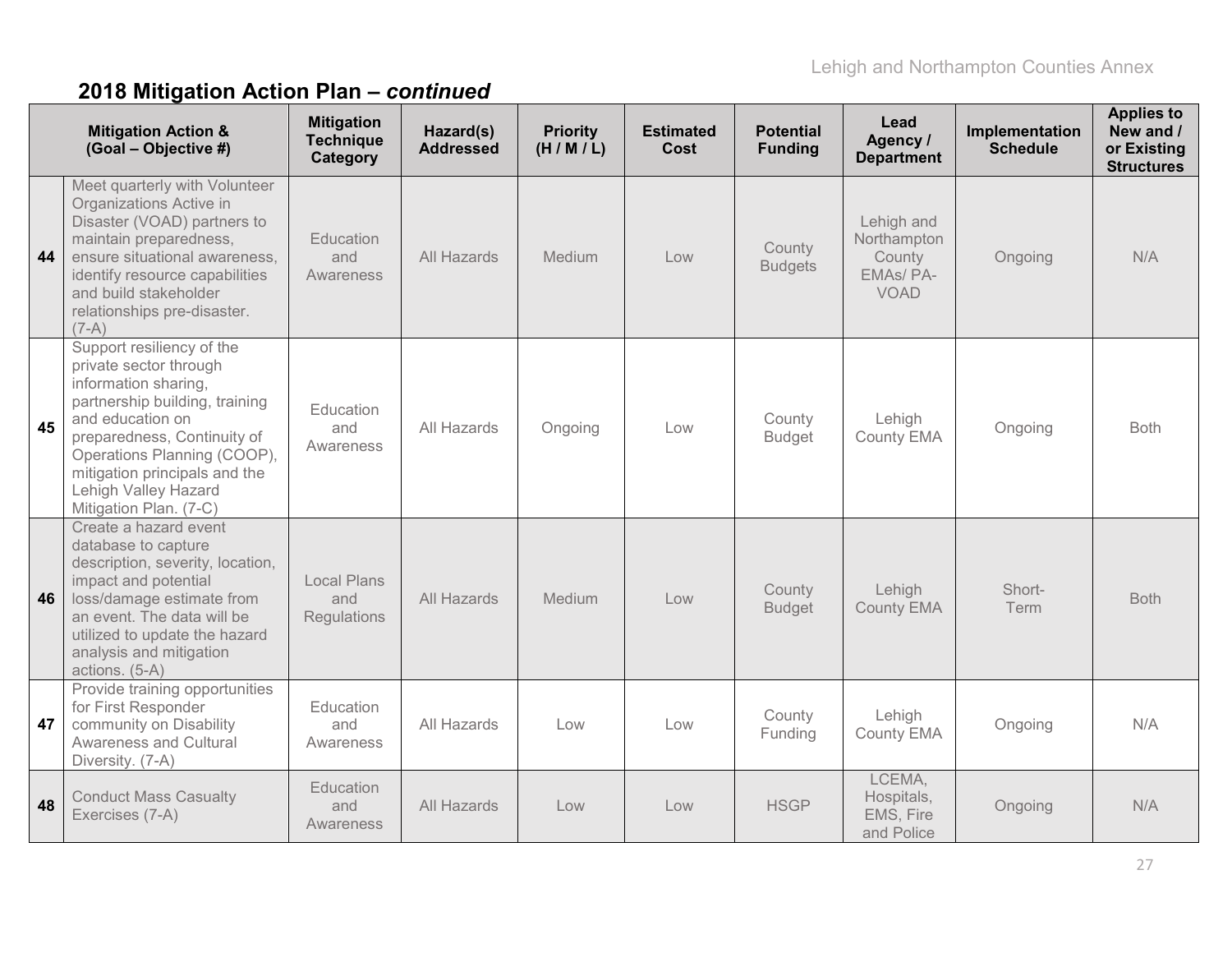|    | <b>Mitigation Action &amp;</b><br>(Goal - Objective #)                                                                                                                                                                                                                                     | <b>Mitigation</b><br><b>Technique</b><br>Category | Hazard(s)<br><b>Addressed</b>                        | <b>Priority</b><br>(H/M/L) | <b>Estimated</b><br>Cost | <b>Potential</b><br><b>Funding</b>                | Lead<br>Agency /<br><b>Department</b> | Implementation<br><b>Schedule</b> | <b>Applies to</b><br>New and /<br>or Existing<br><b>Structures</b> |
|----|--------------------------------------------------------------------------------------------------------------------------------------------------------------------------------------------------------------------------------------------------------------------------------------------|---------------------------------------------------|------------------------------------------------------|----------------------------|--------------------------|---------------------------------------------------|---------------------------------------|-----------------------------------|--------------------------------------------------------------------|
| 49 | <b>Update the Emergency</b><br>Operations Center (7-D)                                                                                                                                                                                                                                     | Structure and<br>Infrastructure                   | All Hazards                                          | Low                        | Medium                   | <b>HSGP</b>                                       | Lehigh<br>County EMA                  | Ongoing                           | Existing                                                           |
| 50 | Enhance THIRA process to<br>identify resource gaps. (5-A)                                                                                                                                                                                                                                  | Education<br>and<br>Awareness                     | All Hazards                                          | Low                        | Low                      | <b>Staff Time</b>                                 | Lehigh<br><b>County EMA</b>           | Ongoing                           | N/A                                                                |
| 51 | Purchase of necessary<br>response vehicles and<br>equipment for all-hazard<br>response to disasters. (7-D)                                                                                                                                                                                 | Structure and<br>Infrastructure                   | Environmental<br>Hazards/<br>Explosion,<br>Terrorism | High                       | High                     | Lehigh<br>County's<br>Capital<br>Projects<br>Plan | Lehigh<br>County EMA                  | 2018-2021                         | N/A                                                                |
| 52 | Install generator lugs onto<br>generator located at County<br>of Northampton Emergency<br>Operations Center (EOC) in<br>Upper Nazareth Township.<br>This will allow a mobile<br>generator to be installed in<br>place of the current backup<br>generator if there is a failure.<br>$(7-D)$ | Structure and<br>Infrastructure                   | All Hazards                                          | Medium                     | Medium                   | County<br>Budget/<br>Grants                       | Northampton<br><b>County EMA</b>      | Short DOF                         | Existing                                                           |
| 53 | Generator Lugs installed at all<br>county critical facility sites.<br>Such as communications<br>tower locations, critical county<br>buildings. This will allow a<br>mobile generator to be<br>installed in place of the<br>current backup generator if<br>there is a failure. (7-D)        | Structure and<br>Infrastructure                   | All Hazards                                          | Medium                     | Medium                   | County<br>Budget/<br>Grants                       | Northampton<br>County EMA             | Short DOF                         | <b>Both</b>                                                        |
| 54 | Upgrade site security;<br>enhance safety at County of<br>Northampton EOC/911 facility<br>in Upper Nazareth Township.<br>Update/enhance security<br>cameras; install fencing, other<br>protective upgrades. (7-D)                                                                           | Structure and<br>Infrastructure                   | All Hazards                                          | Medium                     | Medium                   | County<br>Budget /<br>Grants                      | Northampton<br><b>County EMA</b>      | Short - Medium<br><b>DOF</b>      | Existing                                                           |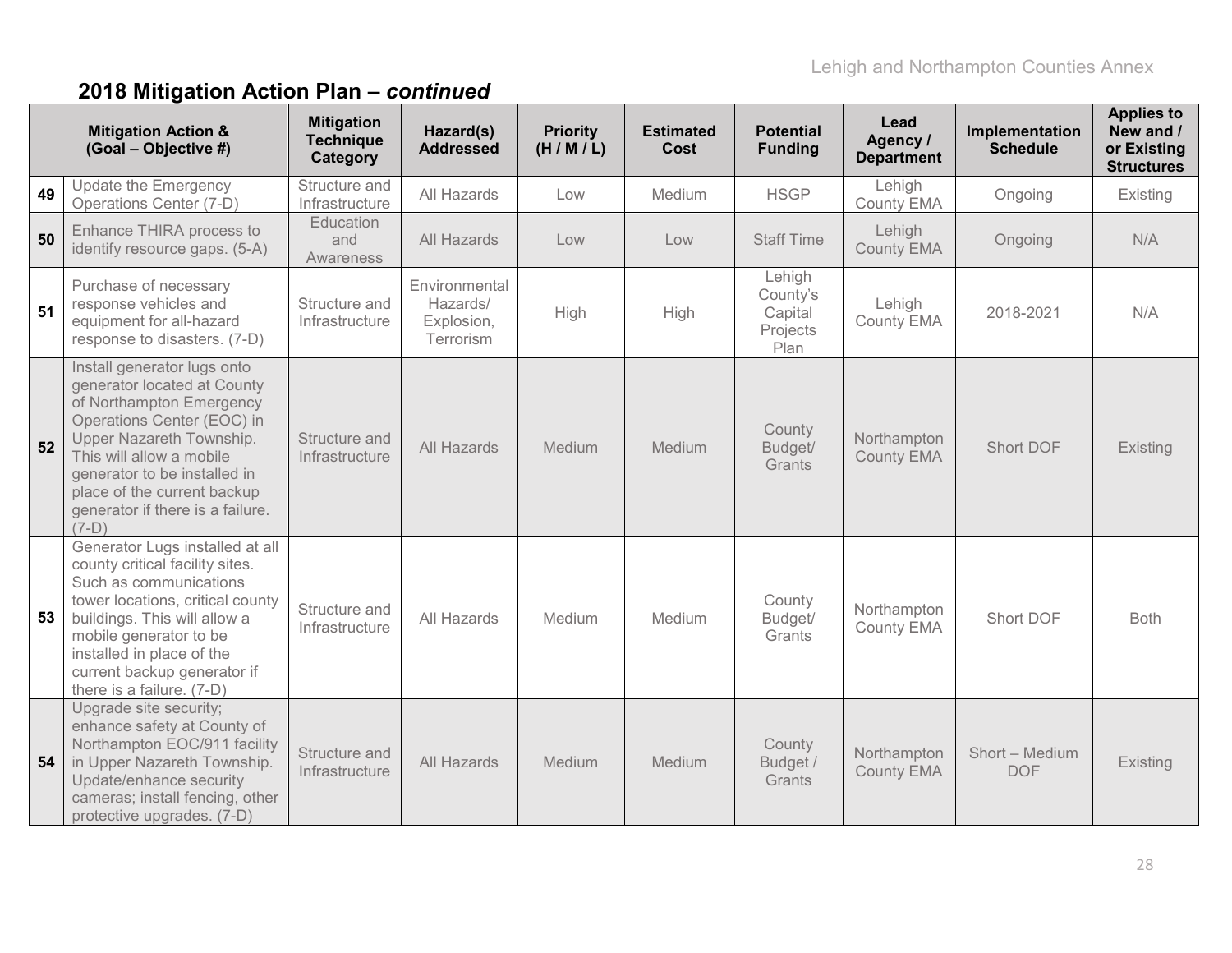|    | <b>Mitigation Action &amp;</b><br>(Goal - Objective #)                                                                                                                                                                                                                                          | <b>Mitigation</b><br><b>Technique</b><br>Category | Hazard(s)<br><b>Addressed</b>                          | <b>Priority</b><br>(H/M/L) | <b>Estimated</b><br>Cost | <b>Potential</b><br><b>Funding</b>                            | Lead<br>Agency /<br><b>Department</b> | Implementation<br><b>Schedule</b> | <b>Applies to</b><br>New and /<br>or Existing<br><b>Structures</b> |
|----|-------------------------------------------------------------------------------------------------------------------------------------------------------------------------------------------------------------------------------------------------------------------------------------------------|---------------------------------------------------|--------------------------------------------------------|----------------------------|--------------------------|---------------------------------------------------------------|---------------------------------------|-----------------------------------|--------------------------------------------------------------------|
| 55 | Update/enhance security at<br>County of Northampton<br>critical facilities such as<br>communication tower sites.<br>Update/install fencing, update<br>security cameras, etc. (7-D)                                                                                                              | Structure and<br>Infrastructure                   | Terrorism                                              | Medium                     | Medium                   | County<br>Budget/<br>Grants                                   | Northampton<br><b>County EMA</b>      | Medium DOF                        | <b>Both</b>                                                        |
| 56 | Funding for training programs<br>for first responders within the<br>County of Northampton. (7-A)                                                                                                                                                                                                | Education<br>and<br>Awareness                     | All Hazards                                            | Medium                     | Low                      | County<br>Budget/<br>Grants/<br>LEPC/<br>PEMA/<br><b>FEMA</b> | Northampton<br><b>County EMA</b>      | Short                             | N/A                                                                |
| 57 | Installation of wireless<br>monitoring devices on<br>waterways/rivers through the<br>county. Used to monitor water<br>levels, real time data on ice<br>jams, flooding and possible<br>life emergencies. Wireless<br>cameras along the river would<br>be considered for this project.<br>$(1-B)$ | Structure and<br>Infrastructure                   | Flood,<br>Drought,<br>Dam Failure,<br>Levee<br>Failure | Medium                     | Medium                   | County<br>Budget/<br>Grants                                   | Northampton<br><b>County EMA</b>      | Medium DOF                        | N/A                                                                |
| 58 | Create/update/expand on<br><b>Community Emergency</b><br>Response Team (CERT)<br>program & ServPA program.<br>$(7-A)$                                                                                                                                                                           | Structure and<br>Infrastructure                   | All Hazards                                            | Medium                     | Low                      | County<br>Budget/<br>PEMA/<br>Grants                          | Northampton<br><b>County EMA</b>      | Short                             | N/A                                                                |
| 59 | Generators at fueling stations<br>$(7-D)$                                                                                                                                                                                                                                                       | Structure and<br>Infrastructure                   | All Hazards                                            | Medium                     | Low                      | <b>PDM</b>                                                    | LC EMA, NC<br><b>EMA</b>              | Ongoing                           | <b>Both</b>                                                        |